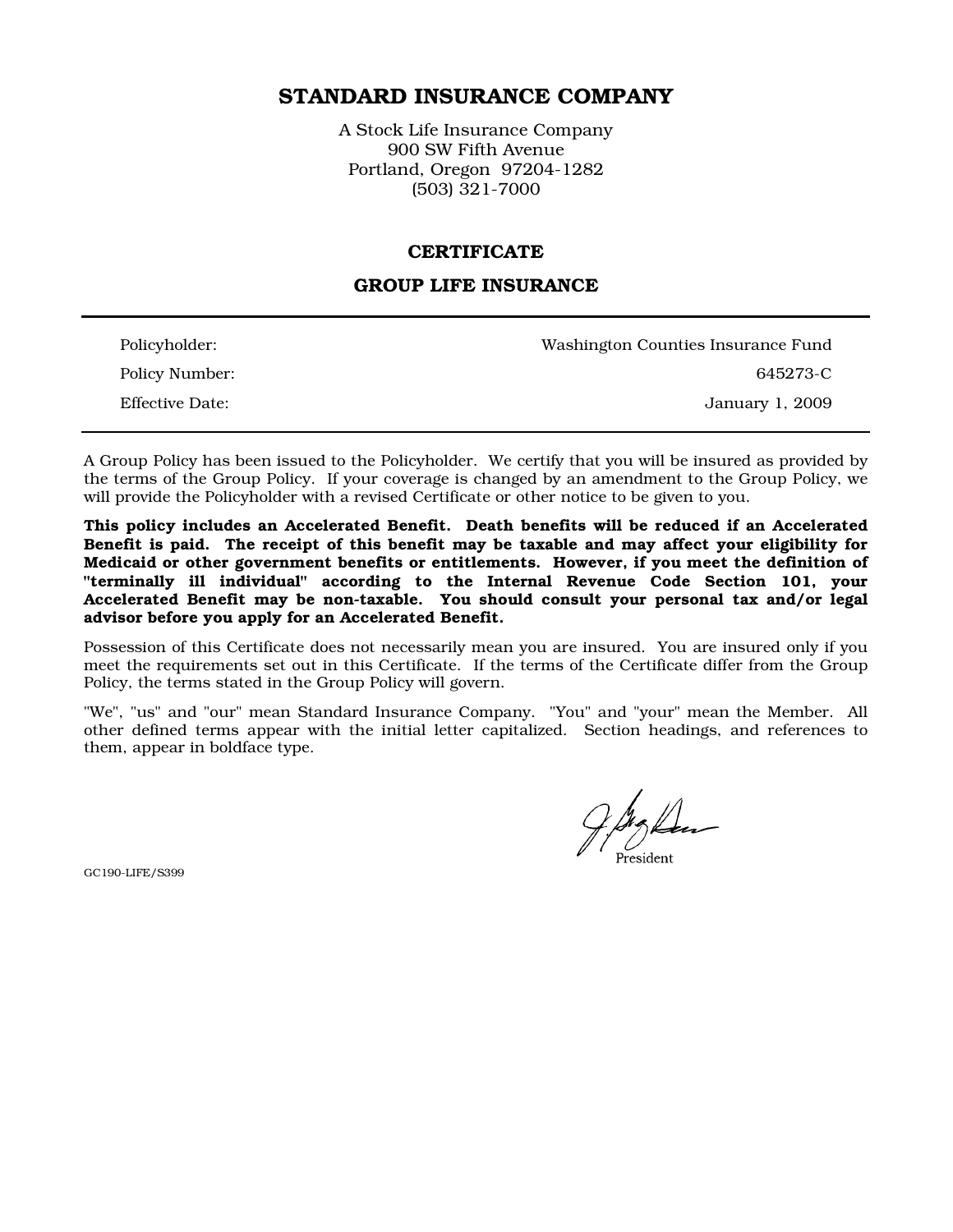# **Table of Contents**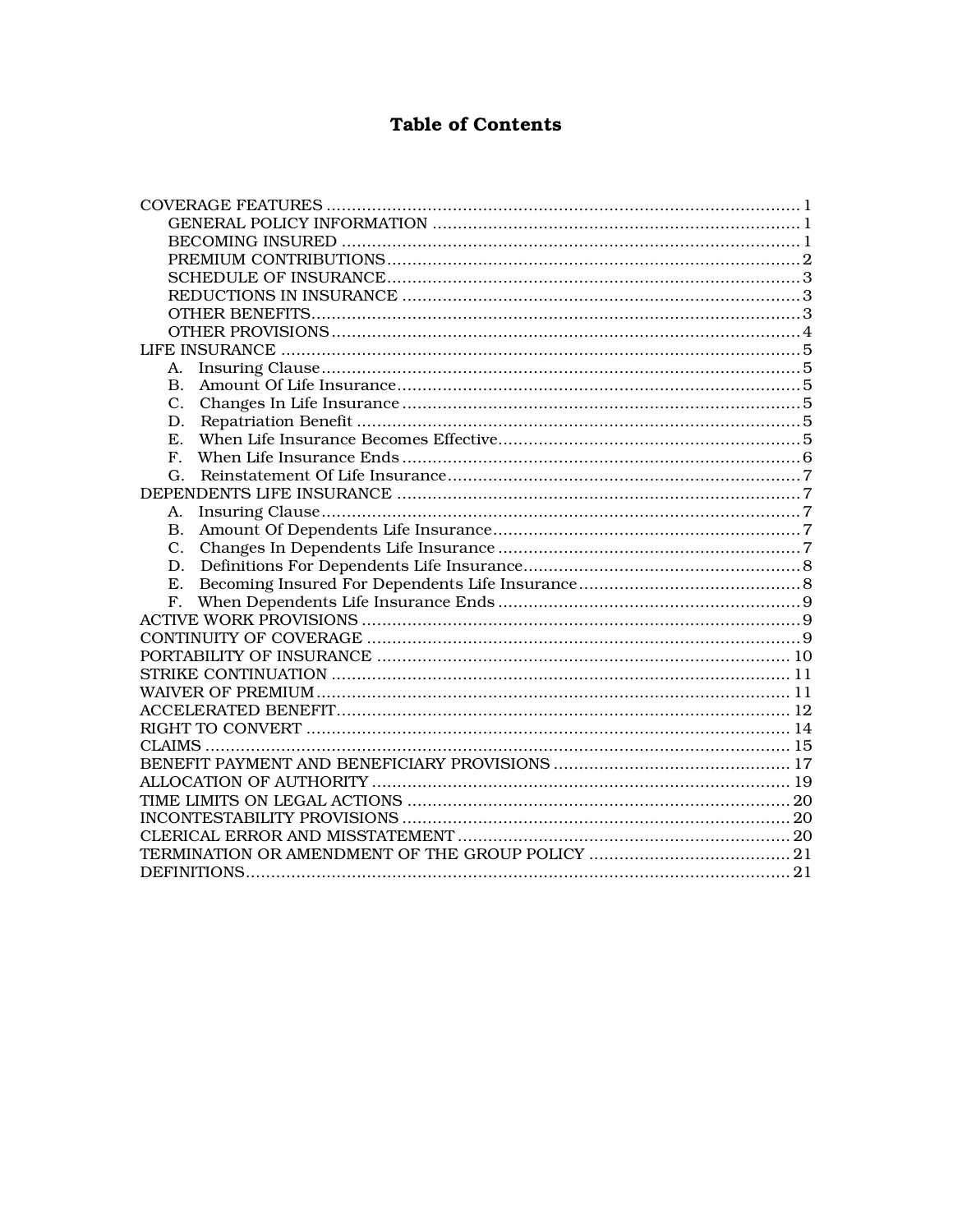# Index of Defined Terms

Accelerated Benefit, 12 Active Work, Actively At Work, 9 AD&D Insurance, 21 Annual Earnings, 21

Beneficiary, 18

Child, 22 Contributory, 22 Conversion Period, 14

Dependent, 8 Dependents Life Insurance, 22 Disabled, 22 Domestic Partner, 23

Eligibility Waiting Period, 22 Employer(s), 1 Evidence Of Insurability, 22

Group Policy, 22 Group Policy Effective Date, 1 Group Policy Number, 1 Guarantee Issue Amount, 2

Injury, 22 Insurance (for Accelerated Benefit), 14 Insurance (for Right to Convert), 14 Insurance (for Waiver Of Premium), 11 Leave Of Absence Period, 4 Life Insurance, 23

Maximum Conversion Amount, 4 Member, 1 Minimum Time Insured, 4

Noncontributory, 23

Physician, 23 Policyholder, 1 Pregnancy, 23 Prior Plan, 23 Proof Of Loss, 15

Qualifying Event, 14 Qualifying Medical Condition, 13

Recipient, 19 Right To Convert, 14

Sickness, 23 Spouse, 23

Totally Disabled, 11

Waiting Period (for Waiver Of Premium), 11 Waiver Of Premium, 11

You, Your (for Right To Convert), 14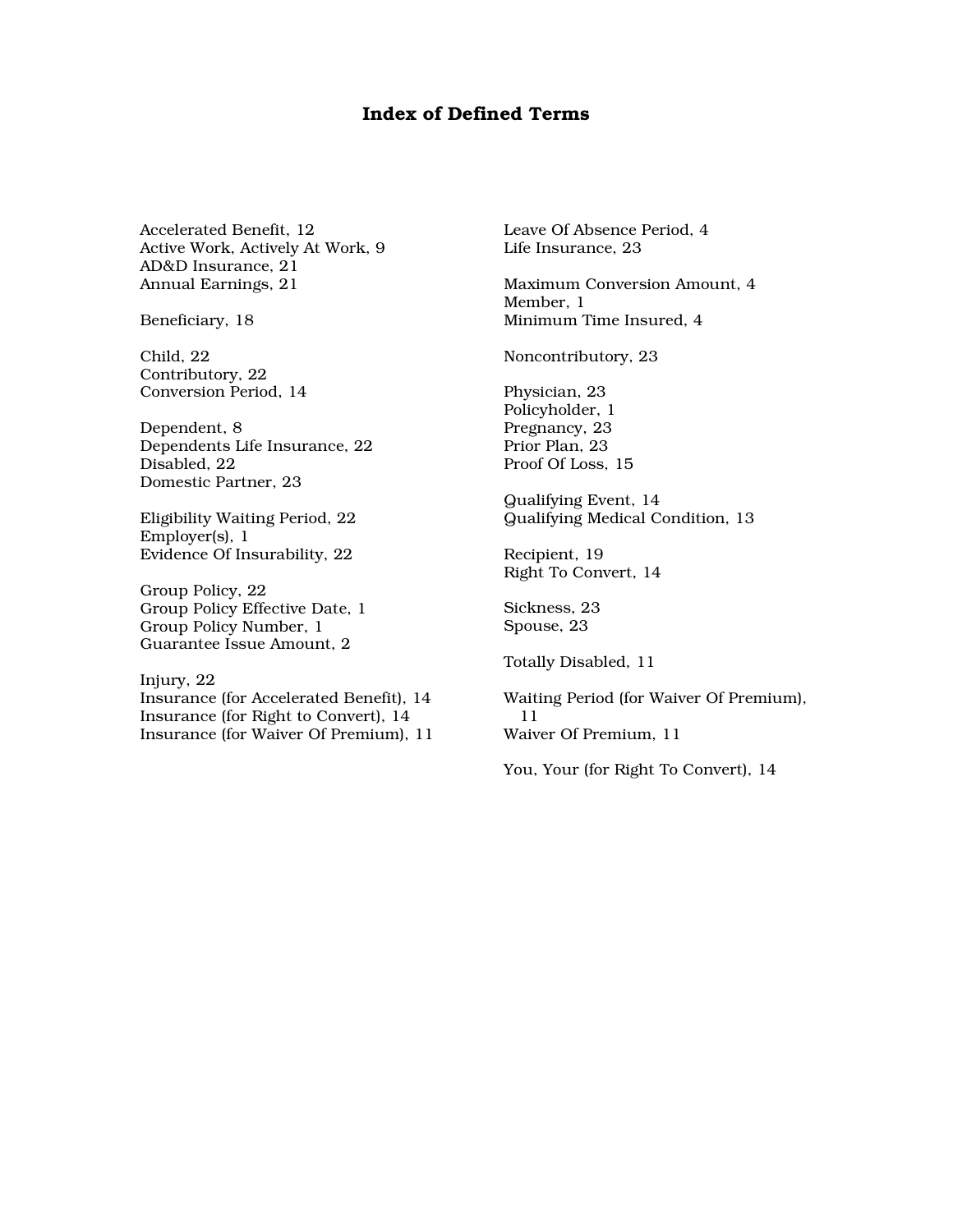### COVERAGE FEATURES

This section contains many of the features of your group life insurance. Other provisions, including exclusions and limitations, appear in other sections. Please refer to the text of each section for full details. The Table of Contents and the Index of Defined Terms help locate sections and definitions.

# GENERAL POLICY INFORMATION Group Policy Number: 645273-C Type of Insurance Provided: Life Insurance: Yes Dependents Life Insurance: Yes Accidental Death And Dismemberment (AD&D) Insurance: Not applicable Policyholder: Washington Counties Insurance Fund Employer(s): Any employer which participates in the Washington Counties Insurance Fund and whose participation under the Group Policy has been approved in writing by the Policyholder Group Policy Effective Date: January 1, 2009 Policy Issued in: Washington

# BECOMING INSURED

To become insured for Life Insurance you must: (a) Be a Member; (b) Complete your Eligibility Waiting Period; and (c) Meet the requirements in Life Insurance and Active Work Provisions. The Active Work requirement will not apply to elected officials. The requirements for becoming insured for coverages other than Life Insurance are set out in the text.

Definition of Member: You are a Member if you are insured for Basic Life Insurance under Group Policy 645273-B and one of the following:

- 1. An active employee of Whatcom County working at least 80 hours each month.
- 2. An active employee of Lewis County Public Works who is a member of AFSCME Local 1341 and working at least 80 hours each month.
- 3. An active employee of Skagit County working at least 17.5 hours each week who is a member of nonrepresented IFPTE, Teamsters, AFSCME or IBU.
- 4. An active employee of Franklin County working at least 18.75 hours each week who is: 1) a member of AFSCME CH874, AFSCME 2658, or United Steelworks Dispatch/Clerical; or 2) non-bargaining and nonexempt.
- 5. An active employee of any other Employer regularly working at least 20 hours each week.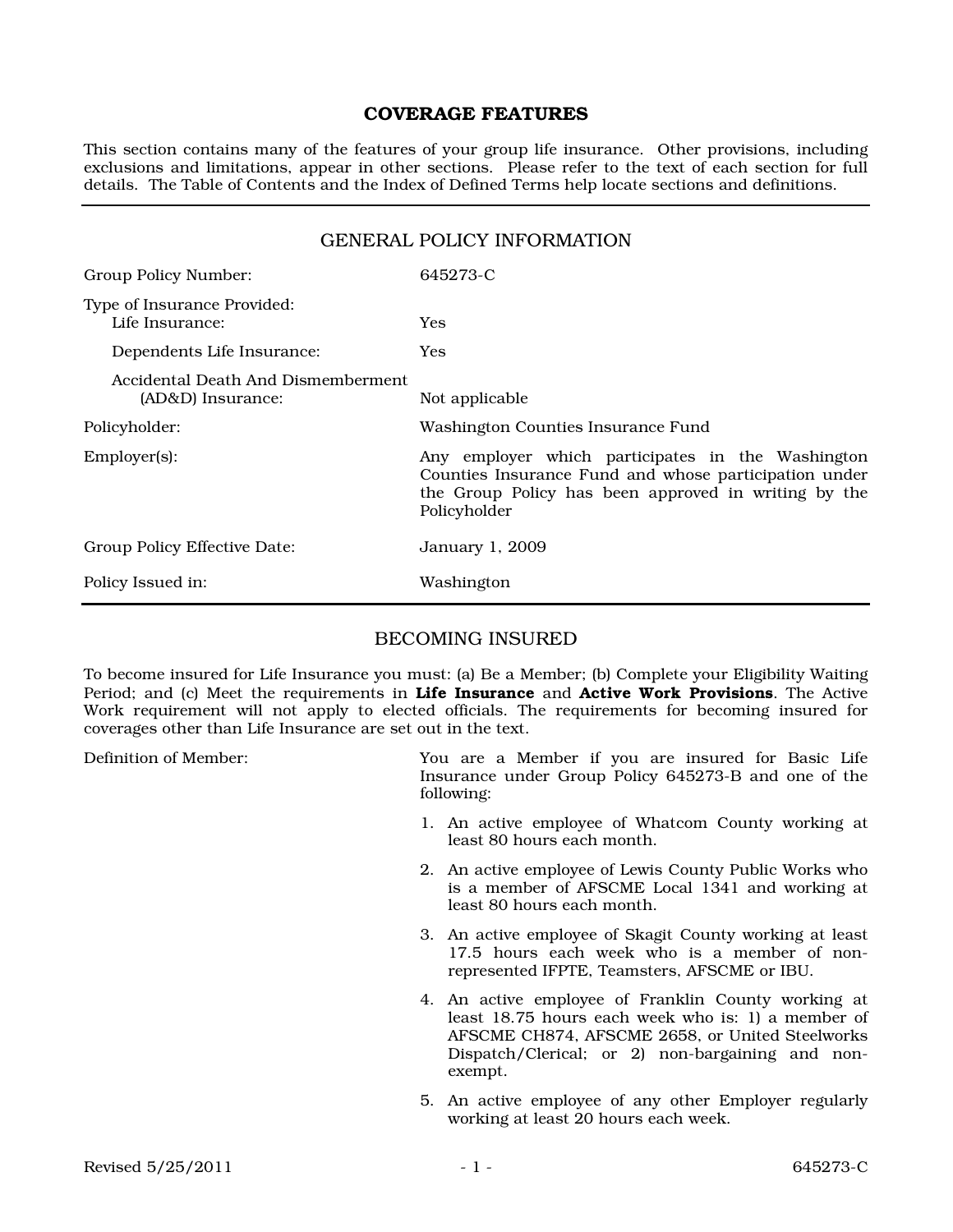6. An active elected official of an Employer.

You are not a Member if you are:

- 1. A temporary or seasonal employee.
- 2. A leased employee.
- 3. An independent contractor.
- 4. A full time member of the armed forces of any country.

Eligibility Waiting Period: You are eligible on the date you become a Member.

#### Evidence of Insurability: Required:

- a. For late application for Contributory insurance.
- b. For reinstatements if required.
- c. For Members and Dependents eligible but not insured under the Prior Plan.
- d. For any Life Insurance Benefit in excess of the Guarantee Issue Amount of \$50,000. However, this requirement will be waived on the Group Policy Effective Date for an amount equal to the amount of life insurance under the Prior Plan on the day before the Group Policy Effective Date, if you apply on or before the Group Policy Effective Date.
- e. For any Dependents Life Insurance Benefit for your Spouse in excess of the Guarantee Issue Amount of \$20,000. However, this requirement will be waived on the Group Policy Effective Date for an amount equal to the amount of life insurance under the Prior Plan on the day before the Group Policy Effective Date, if you apply on or before the Group Policy Effective Date. Evidence of Insurability will not be required for your Child(ren) unless required under a. , c., or g.
- f. For becoming insured for any amount greater than the amount for which you or your Spouse were insured under the Prior Plan, if you or your Spouse's insurance under the Prior Plan was limited because you or your Spouse did not provide evidence of insurability or because you or your Spouse's evidence of insurability was not approved.
- g. For any increase resulting from a plan or option change you elect.

Note: If your Spouse is insured for Life Insurance as a Member, and then ceases to be a Member, Evidence Of Insurability will not be required for your Spouse to become insured for an equivalent or lesser amount of Dependents Life Insurance, provided you apply for such amount of Dependents Life Insurance within 30 days after your Spouse ceases to be insured as a Member.

# PREMIUM CONTRIBUTIONS

Life Insurance: Contributory

Dependents Life Insurance: Contributory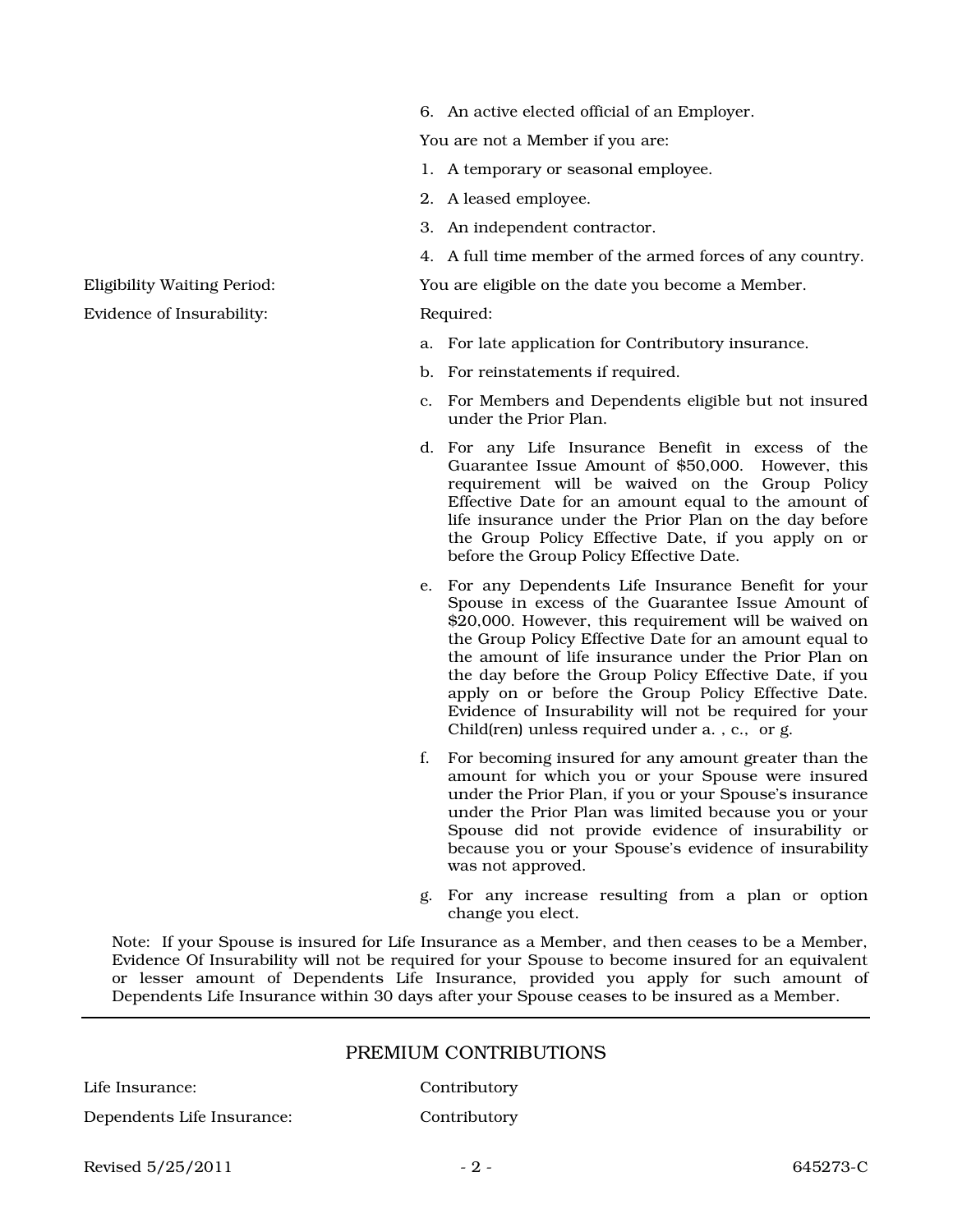# SCHEDULE OF INSURANCE

SCHEDULE OF LIFE INSURANCE

For you:

| Life Insurance Benefit:            | You may apply for Life Insurance in multiples of \$10,000.<br>The minimum amount is \$10,000. The maximum amount,<br>when combined with any amounts of life insurance for<br>which you are insured for under Basic Life Insurance<br>under Standard Insurance Group Policy 645273-B, is the<br>lesser of a) 6 times your Annual Earnings, and b)<br>\$500,000. |
|------------------------------------|----------------------------------------------------------------------------------------------------------------------------------------------------------------------------------------------------------------------------------------------------------------------------------------------------------------------------------------------------------------|
| <b>Repatriation Benefit:</b>       | The expenses incurred to transport your body to a<br>mortuary near your primary place of residence, but not to<br>exceed \$5,000 or 10% of the Life Insurance Benefit,<br>whichever is less.                                                                                                                                                                   |
| For your Spouse*:                  |                                                                                                                                                                                                                                                                                                                                                                |
| Dependents Life Insurance Benefit: | You may apply for Dependents Life Insurance in multiples<br>of \$10,000, from \$10,000 to \$250,000.                                                                                                                                                                                                                                                           |

The amount of Dependents Life Insurance for your Spouse may not exceed 100% of the amount of your Life Insurance.

#### For your Child:

Dependents Life Insurance Benefit: You may apply for Dependents Life Insurance in multiples of \$2,000, from \$2,000 to \$10,000.

The amount of Dependents Life Insurance for your Child may not exceed 100% of the amount of your Life Insurance.

### REDUCTIONS IN INSURANCE

If you reach an age shown below, the amount of insurance will be the amount determined from the Schedule Of Insurance, multiplied by the appropriate percentage below:

Life Insurance:

| Age of Member                                | Percentage        |
|----------------------------------------------|-------------------|
| 70 through 74<br>75 through 79<br>80 or over | 65%<br>45%<br>30% |
|                                              |                   |

Dependents Life Insurance: Dependent Life Insurance terminates on the date your Spouse becomes 70 years of age.

|                        | <b>OTHER BENEFITS</b> |
|------------------------|-----------------------|
| Waiver Of Premium:     | Yes                   |
| Accelerated Benefit:   | Yes                   |
| Insurance Eligible For |                       |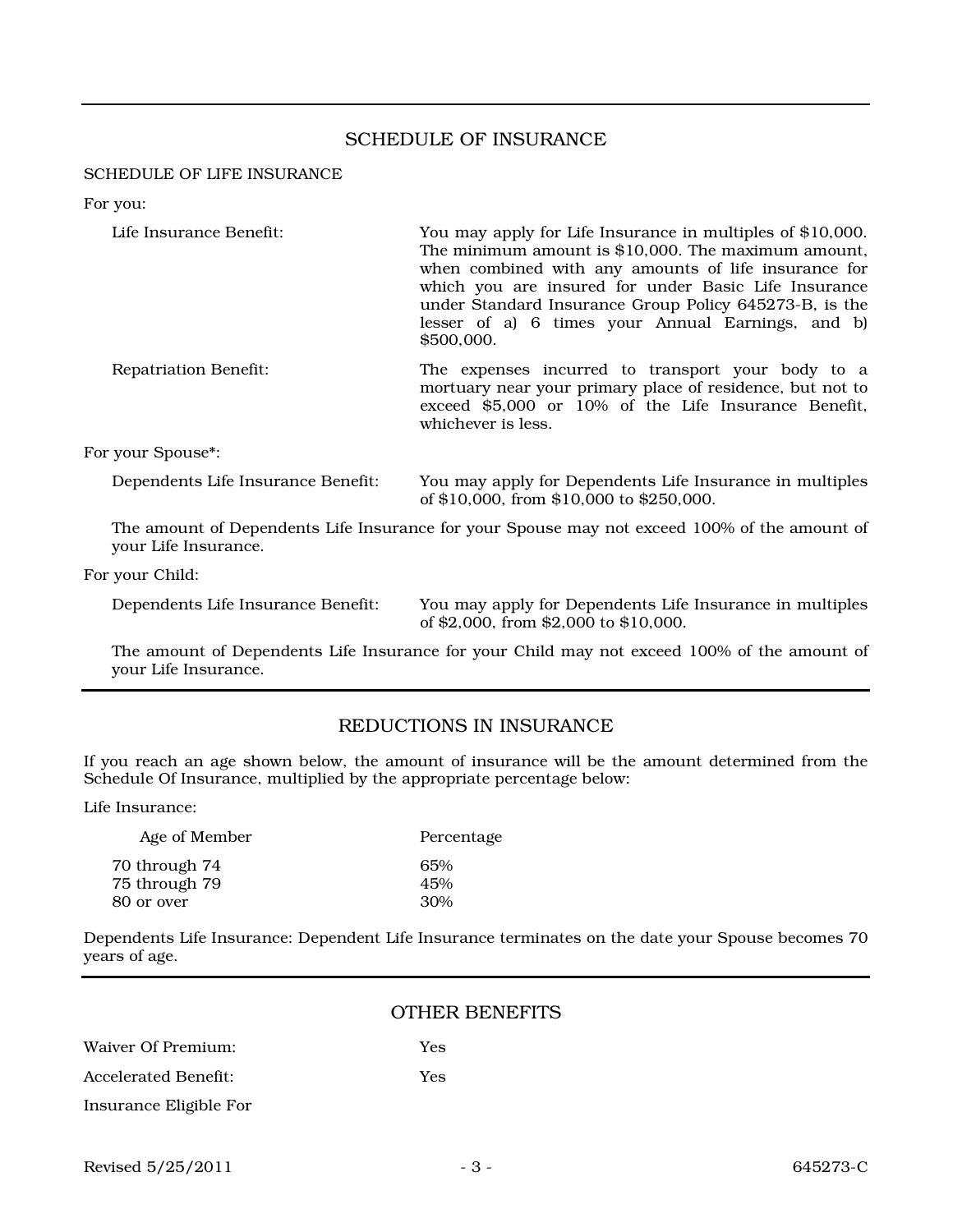| Portability Of Insurance:                                                                                                                                                                                          |                                                                                                                                                                                                                                                            |
|--------------------------------------------------------------------------------------------------------------------------------------------------------------------------------------------------------------------|------------------------------------------------------------------------------------------------------------------------------------------------------------------------------------------------------------------------------------------------------------|
| Life Insurance:                                                                                                                                                                                                    | Yes. The maximum amount of Life Insurance you may<br>continue is the lesser of: (1) the amount in effect on the<br>date your employment terminates; or (2) \$350,000. The<br>minimum amount of Life Insurance you may continue is<br>\$10,000.             |
| Dependents Insurance:                                                                                                                                                                                              |                                                                                                                                                                                                                                                            |
| For your Spouse:                                                                                                                                                                                                   | Yes. The maximum amount of Dependents Life Insurance<br>you may continue is the lesser of: (1) the amount in effect<br>on the date your employment terminates; or $(2)$ \$5,000.<br>The minimum amount of Life Insurance you may continue<br>is $$1,000$ . |
| For your Child:                                                                                                                                                                                                    | Yes. The maximum amount of Dependents Life Insurance<br>you may continue is the lesser of: (1) the amount in effect<br>on the date your employment terminates; or $(2)$ \$5,000.<br>The minimum amount of Life Insurance you may continue<br>is \$1,000.   |
| <b>Portability Premium</b>                                                                                                                                                                                         | Age-graded Rates Per Multiple Of \$1,000 Per Month                                                                                                                                                                                                         |
| Age of Insured On<br>Last January 1                                                                                                                                                                                | Rate                                                                                                                                                                                                                                                       |
| Under 30<br>30 through 34<br>35 through 39<br>40 through 44<br>45 through 49<br>50 through 54<br>55 through 59<br>60 through 64<br>65 through 69<br>70 through 74<br>75 through 79<br>80 through 89<br>90 or above | \$.118<br>.125<br>.164<br>.266<br>.468<br>.721<br>1.233<br>1.471<br>2.827<br>5.089<br>7.624<br>14.088<br>35.584                                                                                                                                            |
|                                                                                                                                                                                                                    |                                                                                                                                                                                                                                                            |

# OTHER PROVISIONS

| Limits on Right To Convert if<br>Group Policy terminates<br>or is amended: |                                                                                 |
|----------------------------------------------------------------------------|---------------------------------------------------------------------------------|
| Minimum Time Insured:                                                      | 5 years                                                                         |
| <b>Maximum Conversion Amount:</b>                                          | \$2,000                                                                         |
| Leave Of Absence Period:                                                   | 60 days                                                                         |
| <b>Strike Continuation:</b>                                                | Yes. The Strike Continuation premium percentage is 100%<br>of the Premium Rate. |
| Annual Earnings based on:                                                  | Earnings in effect on your last full day of Active Work.                        |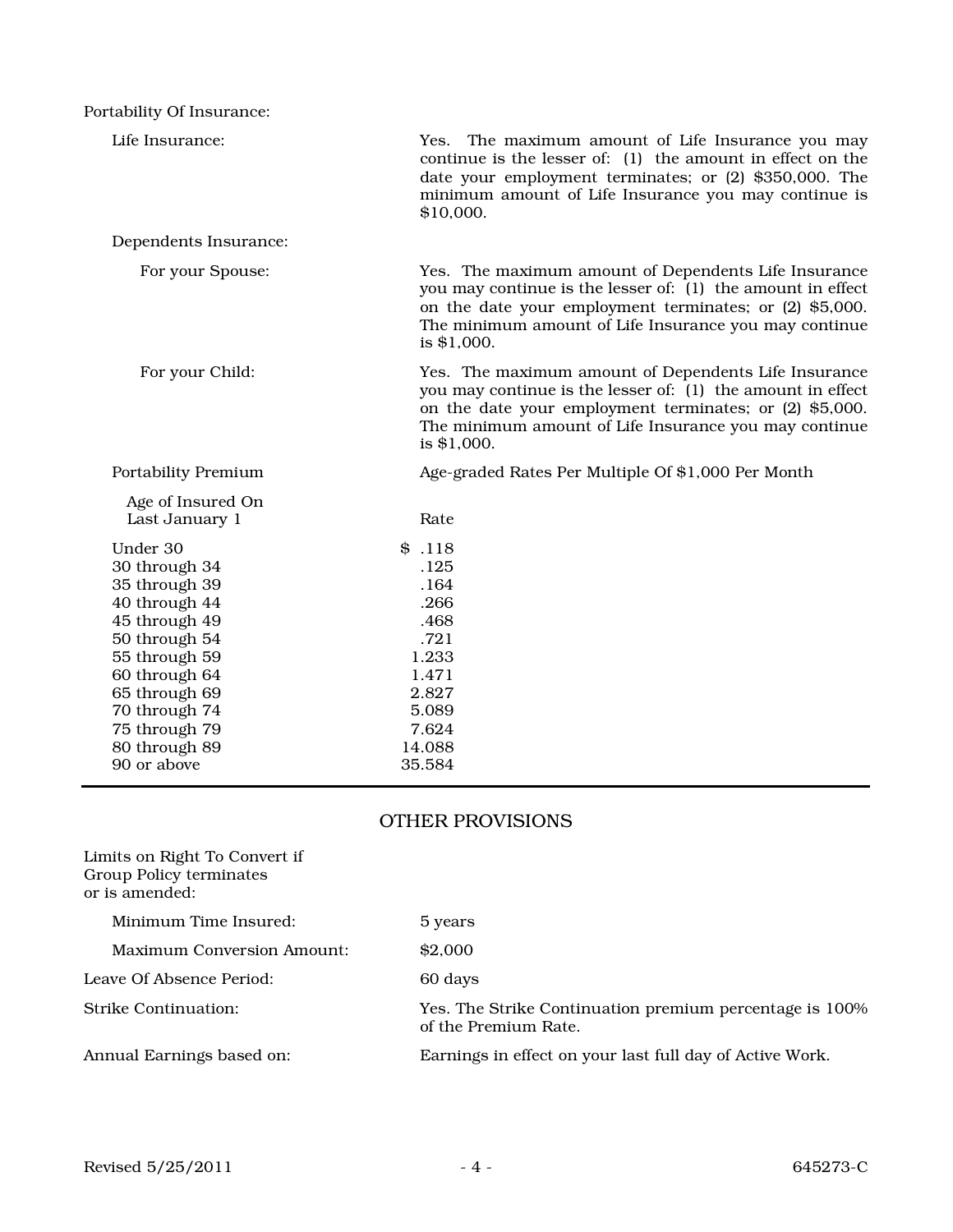# LIFE INSURANCE

#### A. Insuring Clause

If you die while insured for Life Insurance, we will pay benefits according to the terms of the Group Policy after we receive Proof Of Loss satisfactory to us.

B. Amount Of Life Insurance

See the **Coverage Features** for the Life Insurance schedule.

- C. Changes In Life Insurance
	- 1. Increases

You must apply in writing for any elective increase in your Life Insurance.

Subject to the Active Work Provisions, an increase in your Life Insurance becomes effective as follows:

a. Increases Subject To Evidence Of Insurability

An increase in your Life Insurance subject to Evidence Of Insurability becomes effective on the date we approve your Evidence Of Insurability.

b. Increases Not Subject To Evidence Of Insurability

An increase in your Life Insurance not subject to Evidence Of Insurability becomes effective on the first day of the calendar month coinciding with or next following the date you apply for an elective increase or the date of change in your classification, age or Annual Earnings.

2. Decreases

A decrease in your Life Insurance because of a change in your classification, age or Annual Earnings becomes effective on the first day of the calendar month coinciding with or next following the date of the change.

Any other decrease in your Life Insurance becomes effective on the first day of the calendar month coinciding with or next following the date the Policyholder or your Employer receives your written request for the decrease.

D. Repatriation Benefit

The amount of the Repatriation Benefit is shown in the **Coverage Features**.

We will pay a Repatriation Benefit if all of the following requirements are met.

- 1. A Life Insurance Benefit is payable because of your death.
- 2. You die more than 200 miles from your primary place of residence.
- 3. Expenses are incurred to transport your body to a mortuary near your primary place of residence.
- E. When Life Insurance Becomes Effective

The Coverage Features states whether your Life Insurance is Contributory or Noncontributory.

Subject to the **Active Work Provisions**, your Life Insurance becomes effective as follows:

1. Life Insurance subject to Evidence Of Insurability

Life Insurance subject to Evidence Of Insurability becomes effective on the date we approve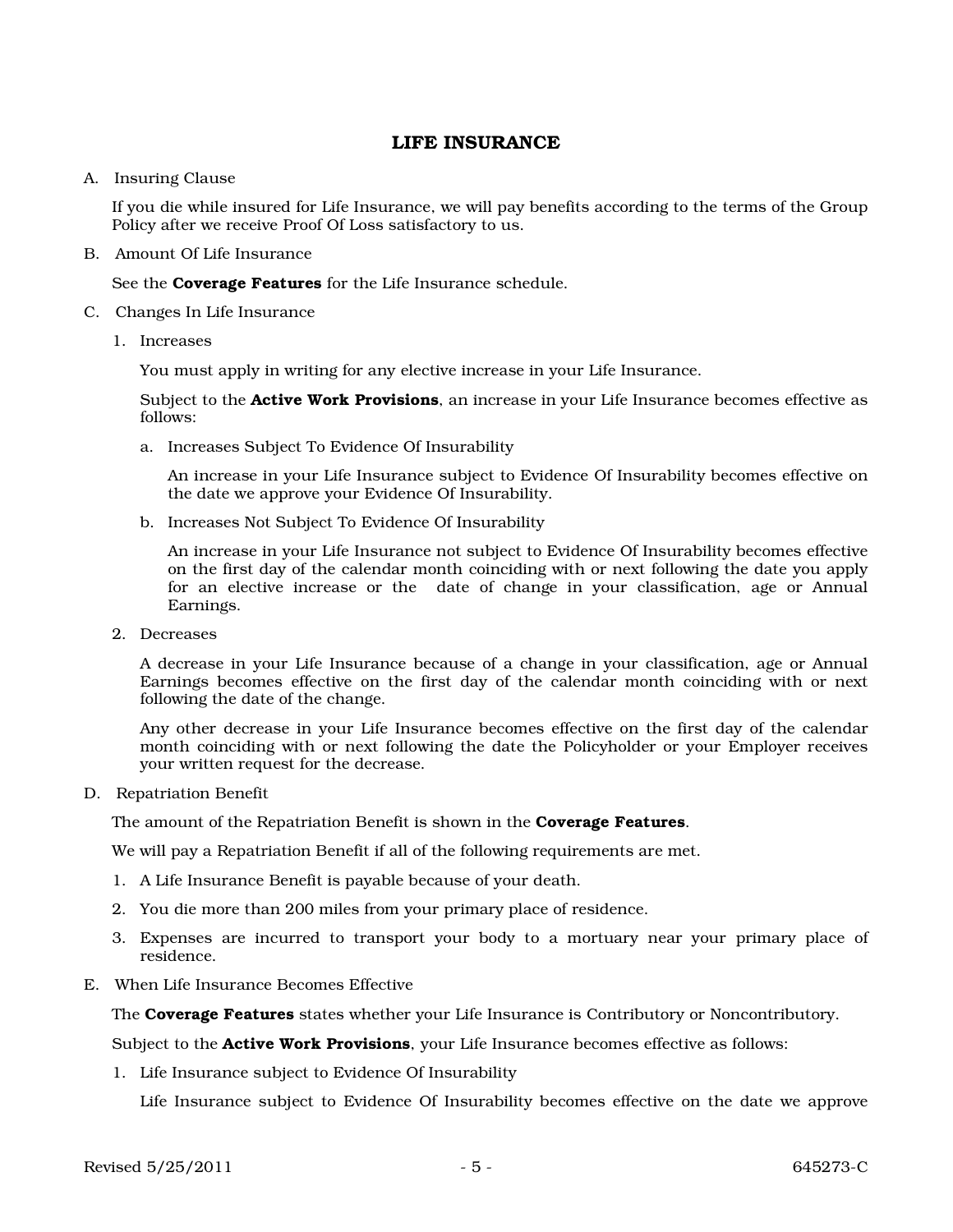your Evidence Of Insurability.

- 2. Life Insurance not subject to Evidence Of Insurability
	- a. Noncontributory Life Insurance

Noncontributory Life Insurance not subject to Evidence Of Insurability becomes effective on the date you become eligible.

b. Contributory Life Insurance

You must apply in writing for Contributory Life Insurance and agree to pay premiums. Contributory Life Insurance not subject to Evidence Of Insurability becomes effective on:

- (i) The date you become eligible if you apply on or before that date.
- (ii) The date you apply if you apply within 31 days after you become eligible.

Late application: Evidence Of Insurability is required if you apply more than 31 days after you become eligible.

- 3. Takeover Provision
	- a. If you were insured under the Prior Plan on the day before the effective date of your Employer's coverage under the Group Policy, your Eligibility Waiting Period is waived on the effective date of your Employer's coverage under the Group Policy.
	- b. You must submit satisfactory Evidence Of Insurability to become insured for Life Insurance if you were eligible under the Prior Plan for more than 31 days but were not insured.
- F. When Life Insurance Ends

Life Insurance ends automatically on the earliest of:

- 1. The date the last period ends for which a premium was paid for your Life Insurance;
- 2. The date the Group Policy terminates;
- 3. For Members employed by Whatcom County, the last day of the calendar month in which your employment terminates, if you were Actively At Work fewer than 80 hours in that month; or for all other Members, the date your employment terminates;
- 4. For Members employed by Whatcom County, the last day of the calendar month next following the month in which your employment terminates, if you were Actively At Work at least 80 hours in the month in which your employment terminated;
- 5. The date your Employer's participation under the Group Policy terminates; and
- 6. The date you cease to be a Member. However, if you cease to be a Member because you are working less than the required minimum number of hours, your Life Insurance will be continued with premium payment during the following periods, unless it ends under 1 through 5 above.
	- a. While your Employer is paying you at least the same Annual Earnings paid to you immediately before you ceased to be a Member.
	- b. While your ability to work is limited because of Sickness, Injury, or Pregnancy.
	- c. During the first 60 days of a temporary layoff.
	- d. During a leave of absence if continuation of your insurance under the Group Policy is required by a state-mandated family or medical leave act or law.
	- e. During any other scheduled leave of absence approved by your Employer in advance and in writing and lasting not more than the period shown in the Coverage Features.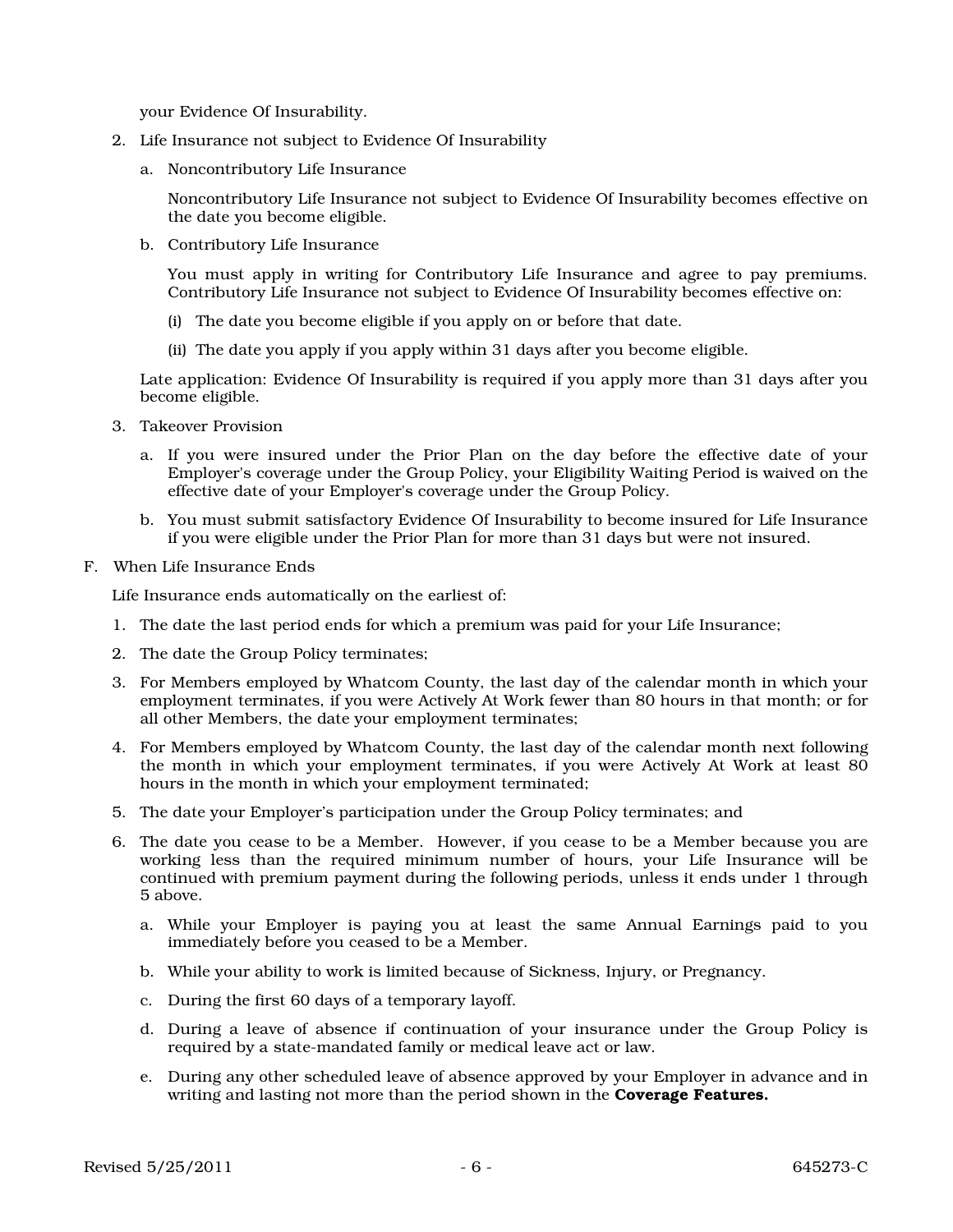- f. Through the last day of the calendar month in which you cease to be a Member, unless any item in a. through e. above applies.
- G. Reinstatement Of Life Insurance

If your Life Insurance ends, you may become insured again as a new Member. However, 1 through 4 below will apply.

- 1. If your Life Insurance ends because you cease to be a Member, and if you become a Member again within 90 days, the Eligibility Waiting Period will be waived.
- 2. If your Life Insurance ends because you fail to make a required premium contribution, you must provide Evidence Of Insurability to become insured again.
- 3. If you exercised your Right To Convert, you must provide Evidence Of Insurability to become insured again.
- 4. If your Life Insurance ends because you are on a federal or state-mandated family or medical leave of absence, and you become a Member again immediately following the period allowed, your insurance will be reinstated pursuant to the federal or state-mandated family or medical leave act or law.

(REPAT) LI.LF.WA.3

# DEPENDENTS LIFE INSURANCE

A. Insuring Clause

If your Dependent dies while insured for Dependents Life Insurance, we will pay benefits according to the terms of the Group Policy after we receive Proof Of Loss satisfactory to us.

B. Amount Of Dependents Life Insurance

See the **Coverage Features** for the amount of your Dependents Life Insurance.

- C. Changes In Dependents Life Insurance
	- 1. Increases

You must apply in writing for any elective increase in your Dependents Life Insurance.

Subject to the **Active Work Provisions**, an increase in your Dependents Life Insurance becomes effective as follows:

a. Increases Subject To Evidence Of Insurability

An increase in your Dependents Life Insurance subject to Evidence Of Insurability becomes effective on the date we approve that Dependent's Evidence Of Insurability.

b. Increases Not Subject To Evidence Of Insurability

An increase in your Dependents Life Insurance not subject to Evidence Of Insurability becomes effective on the first day of the calendar month coinciding with or next following the date you apply for an elective increase.

An increase in your Dependents Life Insurance because of an increase in your Life Insurance becomes effective on the date your Life Insurance increases.

2. Decreases

A decrease in your Dependents Life Insurance because of a decrease in your Life Insurance becomes effective on the date your Life Insurance decreases.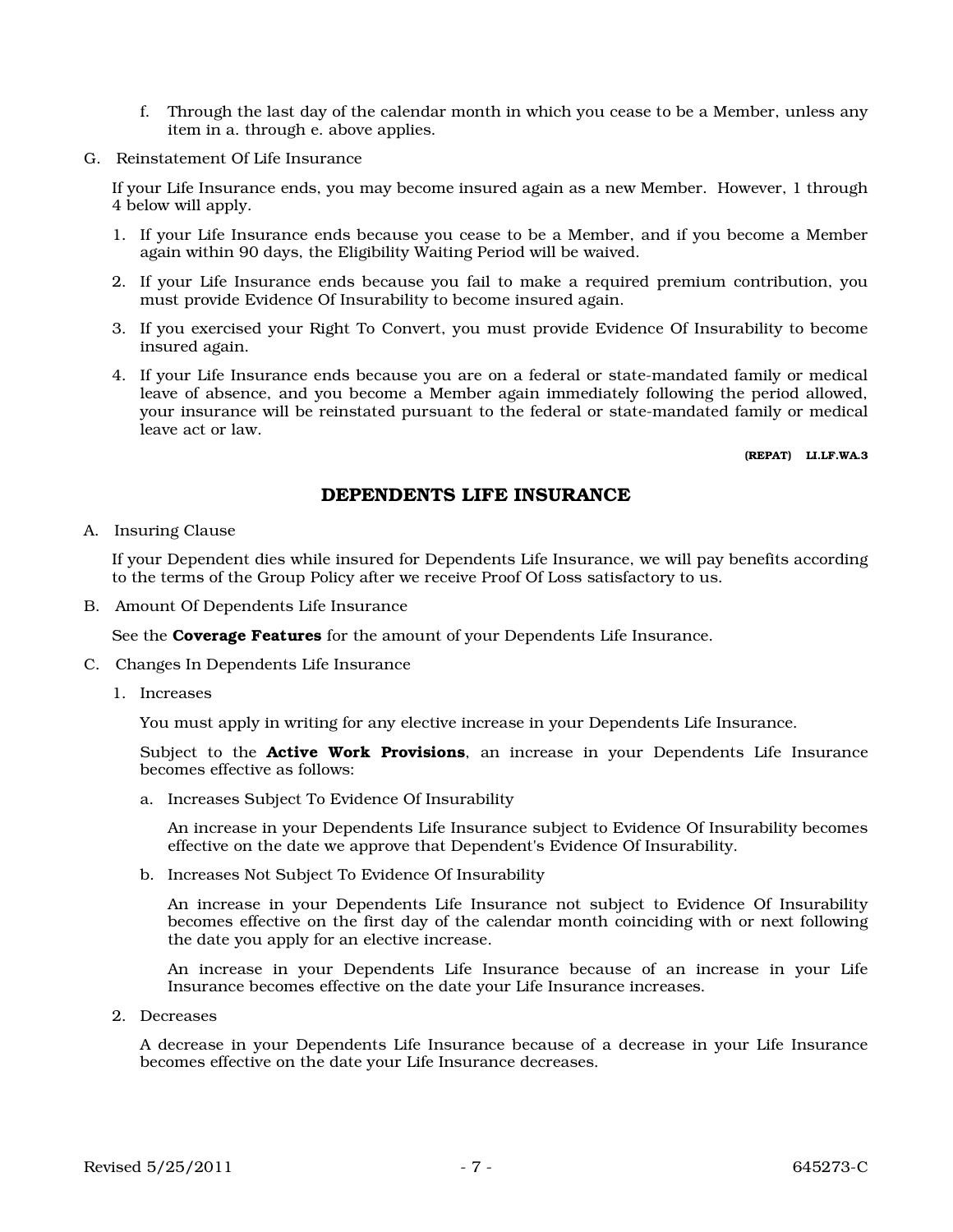D. Definitions For Dependents Life Insurance

Dependent means your Spouse or Child. Dependent does not include a person who is a full-time member of the armed forces of any country.

- E. Becoming Insured For Dependents Life Insurance
	- 1. Eligibility

You become eligible to insure your Dependents on the later of:

- a. The date you become eligible for Life Insurance; and
- b. The date you first acquire a Dependent.

A Member may not be insured as both a Member and a Dependent. A Child may not be insured by more than one Member.

2. Effective Date

The **Coverage Features** states whether your Dependents Life Insurance is Contributory or Noncontributory. Subject to the **Active Work Provisions**, your Dependents Life Insurance becomes effective as follows:

a. Dependents Life Insurance Subject To Evidence Of Insurability

Dependents Life Insurance subject to Evidence Of Insurability becomes effective on the later of:

- 1. The date your Life Insurance becomes effective; and
- 2. The first day of the calendar month coinciding with or next following the date we approve the Dependent's Evidence Of Insurability.
- b. Dependents Life Insurance Not Subject To Evidence Of Insurability
	- 1. Noncontributory Dependents Life Insurance

Noncontributory Dependents Life Insurance not subject to Evidence Of Insurability becomes effective on the later of:

- i. The date your Life Insurance becomes effective; and
- ii. The date you first acquire a Dependent.
- 2. Contributory Dependents Life Insurance

You must apply in writing for Contributory Dependents Life Insurance and agree to pay premiums. Contributory Dependents Life Insurance not subject to Evidence Of Insurability becomes effective on the latest of:

- i. The date your Life Insurance becomes effective if you apply on or before that date;
- ii. The date you become eligible to insure your Dependents if you apply on or before that date; and
- iii. The date you apply if you apply within 31 days after you become eligible.

Late Application: Evidence Of Insurability is required for each Dependent if you apply more than 31 days after you become eligible.

c. While your Dependents Life Insurance is in effect, each new Child becomes insured immediately.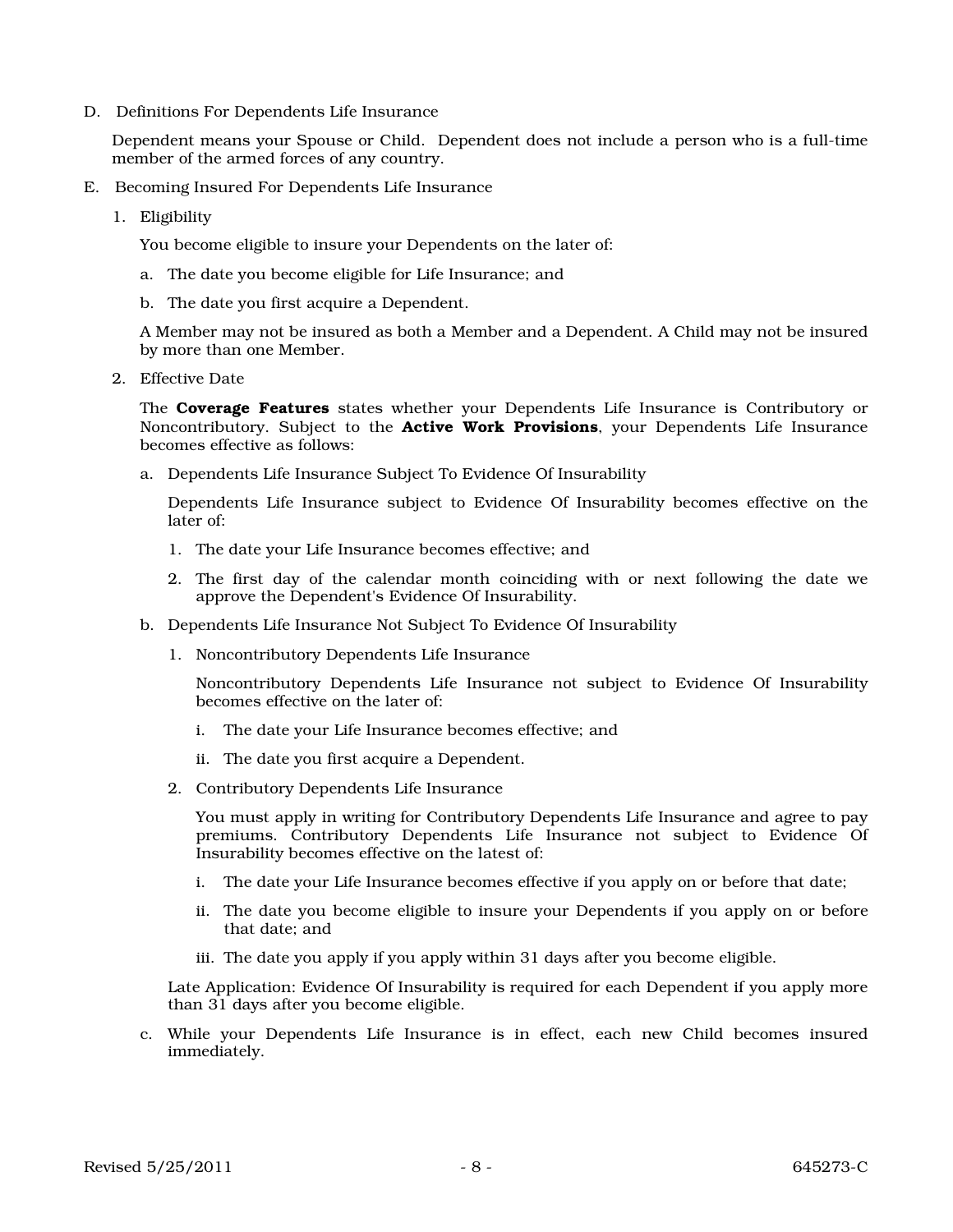d. Takeover Provision

Each Dependent who was eligible under the Prior Plan for more than 31 days but was not insured must submit satisfactory Evidence Of Insurability to become insured for Dependents Life Insurance.

F. When Dependents Life Insurance Ends

Dependents Life Insurance ends automatically on the earliest of:

- 1. Five months after you die (no premiums will be charged for your Dependents Life Insurance during this time);
- 2. The date your Life Insurance ends;
- 3. The date the Group Policy terminates, or the date Dependents Life Insurance terminates under the Group Policy;
- 4. The date the last period ends for which you made a premium contribution, if your Dependents Life Insurance is Contributory;
- 5. For your Spouse, the date of your divorce or termination of your Domestic Partner relationship;
- 6. For your Spouse, the date they become 70 years of age.
- 7. For any Dependent, the date the Dependent ceases to be a Dependent; and
- 8. For a Child who is Disabled, 90 days after we mail you a request for proof of Disability, if proof is not given.

(SP & CH\_DOM) LI.DL.OT.4X

## ACTIVE WORK PROVISIONS

If you are incapable of Active Work because of Sickness, Injury or Pregnancy on the day before the scheduled effective date of your insurance or an increase in your insurance, your insurance or increase will not become effective until the day after you complete one full day of Active Work as an eligible Member.

Active Work and Actively At Work mean performing the material duties of your own occupation at your Employer's usual place of business. You will also meet the Active Work requirement if:

- 1. You were absent from Active Work because of a regularly scheduled day off, holiday, or vacation day;
- 2. You were Actively At Work on your last scheduled work day before the date of your absence; and
- 3. You were capable of Active Work on the day before the scheduled effective date of your insurance or increase in your insurance.

LI.AW.OT.1

# CONTINUITY OF COVERAGE

A. Waiver Of Active Work Requirement

If you were insured under the Prior Plan on the day before the effective date of your Employer's coverage under the Group Policy, you can become insured on the effective date of your Employer's coverage without meeting the Active Work requirement. See Active Work Provisions.

B. Payment Of Benefit

The benefits payable before you meet the Active Work requirement will be: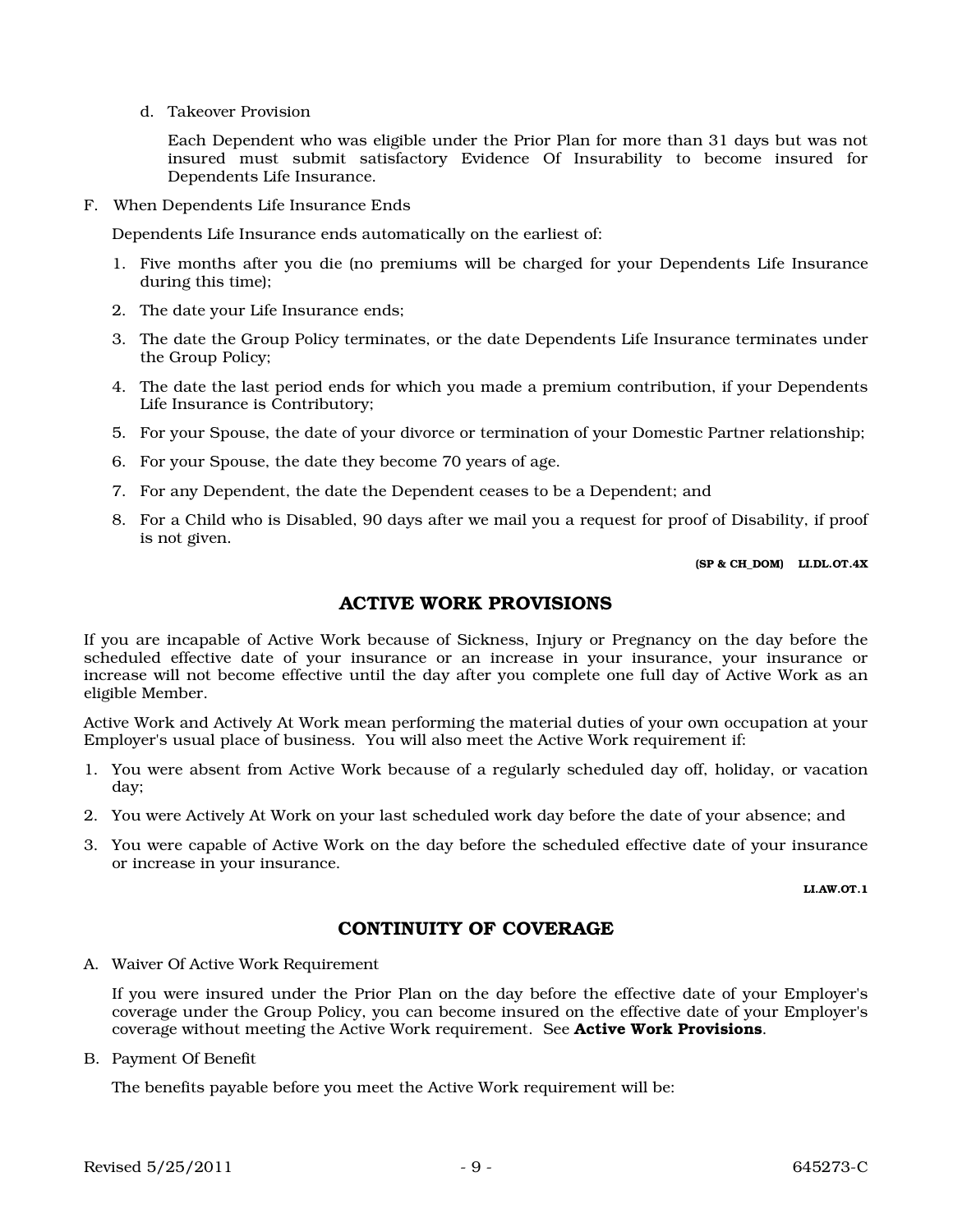- 1. The benefits which would have been payable under the terms of the Prior Plan if it had remained in force; reduced by
- 2. Any benefits payable under the Prior Plan.

LI.CC.01

# PORTABILITY OF INSURANCE

A. Portability Of Insurance

You may continue your Insurance if your employment with your Employer terminates, subject to the following:

- 1. The amount of any Insurance to be continued must have been continuously in effect for at least 12 consecutive months on the date your employment terminates. In computing the 12 consecutive month period, we will include time insured under the Prior Plan.
- 2. You must be able to perform with reasonable continuity the material duties of at least one gainful occupation for which you are reasonably fitted by education, training and experience on the date your employment terminates.
- 3. Termination of your employment is not due to retirement.

If you do not continue your Life Insurance, you may not continue any other Insurance. Insurance continued under Waiver Of Premium may not be continued under this provision.

Insurance means your Life Insurance and if you continue your Life Insurance, includes the other insurance eligible for portability under the provision as shown in the **Coverage** Features.

B. Application And Premium Payment

To continue Insurance under this provision you must apply in writing and pay the first Portability Premium to us within 31 days after the date your employment terminates. The Portability Premium Rate is shown in the Coverage Features.

C. Amount Of Insurance

The minimum and maximum amounts of Insurance eligible for portability are shown in the Coverage Features.

The amount of Insurance you continue under this provision cannot be increased.

The amount of your Insurance will be reduced or terminated according to the terms of the Group Policy in effect on the date your employment terminates,

D. When Insurance Ends

Insurance continued under this provision ends automatically on the earliest of:

- 1. The date it would otherwise end under the Group Policy.
- 2. The date you reach age 65.
- 3. The date you become insured under any other group life insurance plan.
- 4. For any Dependent, the date you insured the Dependent under any other group life insurance plan.
- E. Group Policy Provisions

Except as provided above, Insurance continued under this provision is subject to all other terms of the Group Policy. With respect to any notice you are required to provide to the Policyholder or your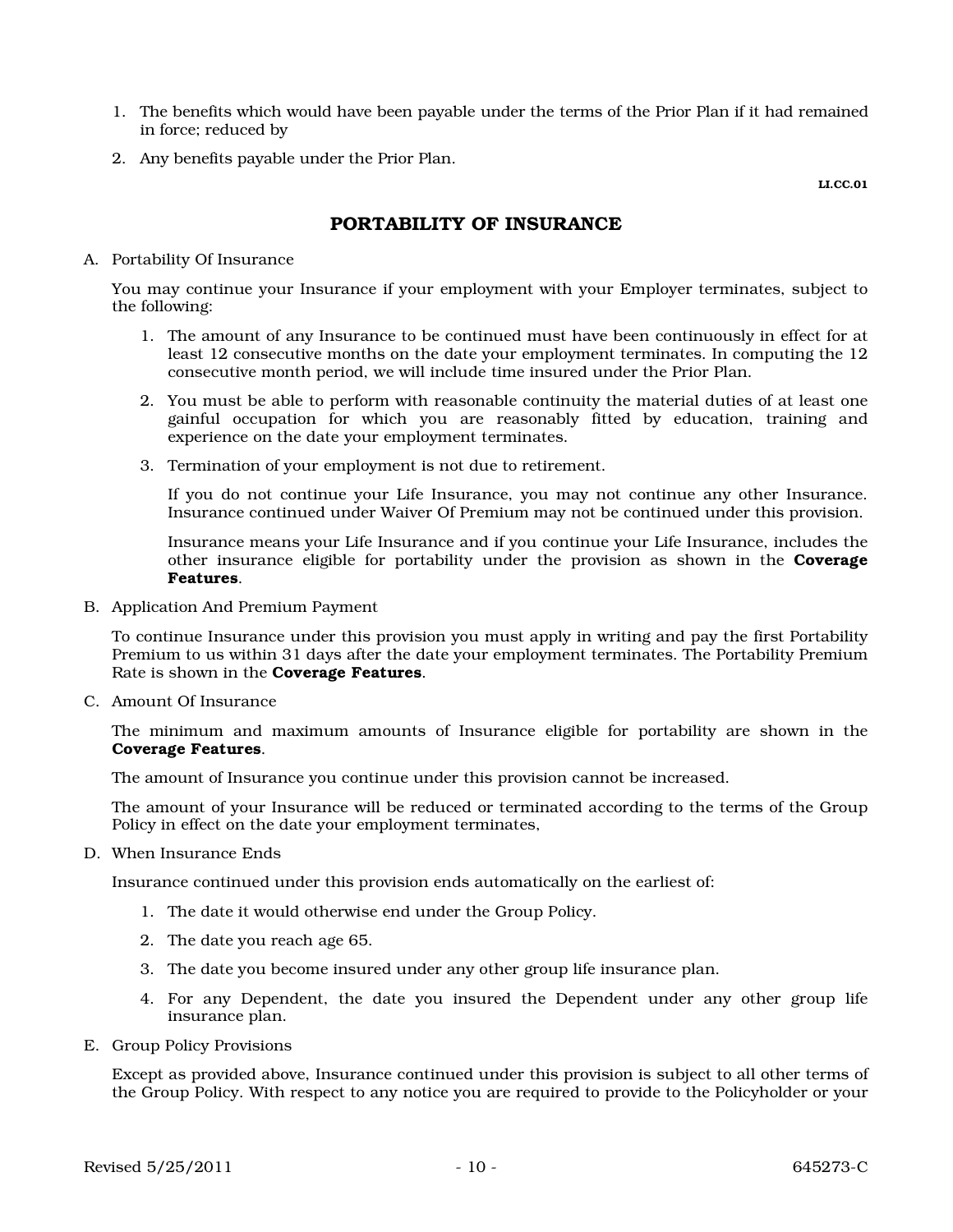Employer under other provisions of the Group Policy, such notice must be provided to us while your Insurance is continued.

LI.PY.OT.2X

# STRIKE CONTINUATION

Insurance may be continued for up to 6 months while you are absent from Active Work because of a strike, lockout or other general work stoppage caused by a labor dispute. Rules 1 through 4 below will apply.

- 1. When your compensation is suspended or terminated because of a work stoppage, your Employer will immediately notify you in writing of your rights under this provision. Your Employer will mail the notice to you at your last address on record with the Employer.
- 2. You must pay the entire premium for your insurance, including the Employer's share, if any, to your Employer on or before each Premium Due Date.
- 3. The premiums for your insurance during the work stoppage will equal a percentage of the premium rate in effect on the date the work stoppage began (see Coverage Features). We may change premium rates during the work stoppage according to the terms of the Group Policy.
- 4. Insurance continued under this provision will end on the earliest of:
	- a. Any Premium Due Date if you fail to make the required premium contribution to your Employer on or before that date.
	- b. The date you have been absent from Active Work for 6 months.
	- c. On the date you begin full-time employment with another employer.
	- d. At our option, on any Premium Due Date if less than 75% of the Members eligible to continue insurance under this provision make the required premium payment to the Employer.

LI.SK.OT.1

### WAIVER OF PREMIUM

A. Waiver Of Premium Benefit

Insurance will be continued without payment of premiums while you are Totally Disabled if:

- 1. You become Totally Disabled while insured under the Group Policy and under age 60;
- 2. You complete your Waiting Period; and
- 3. You give us satisfactory Proof Of Loss.

We may have you examined at our expense at reasonable intervals. Any such examination will be conducted by specialists of our choice.

- B. Definitions For Waiver Of Premium
	- 1. Insurance means all your insurance under the Group Policy, except AD&D Insurance.
	- 2. Totally Disabled means that, as a result of Sickness, accidental Injury, or Pregnancy, you are unable to perform with reasonable continuity the material duties of any gainful occupation for which you are reasonably fitted by education, training and experience.
	- 3. Waiting Period means the 180 consecutive day period beginning on the date you become Totally Disabled. Waiver Of Premium begins when you complete the Waiting Period.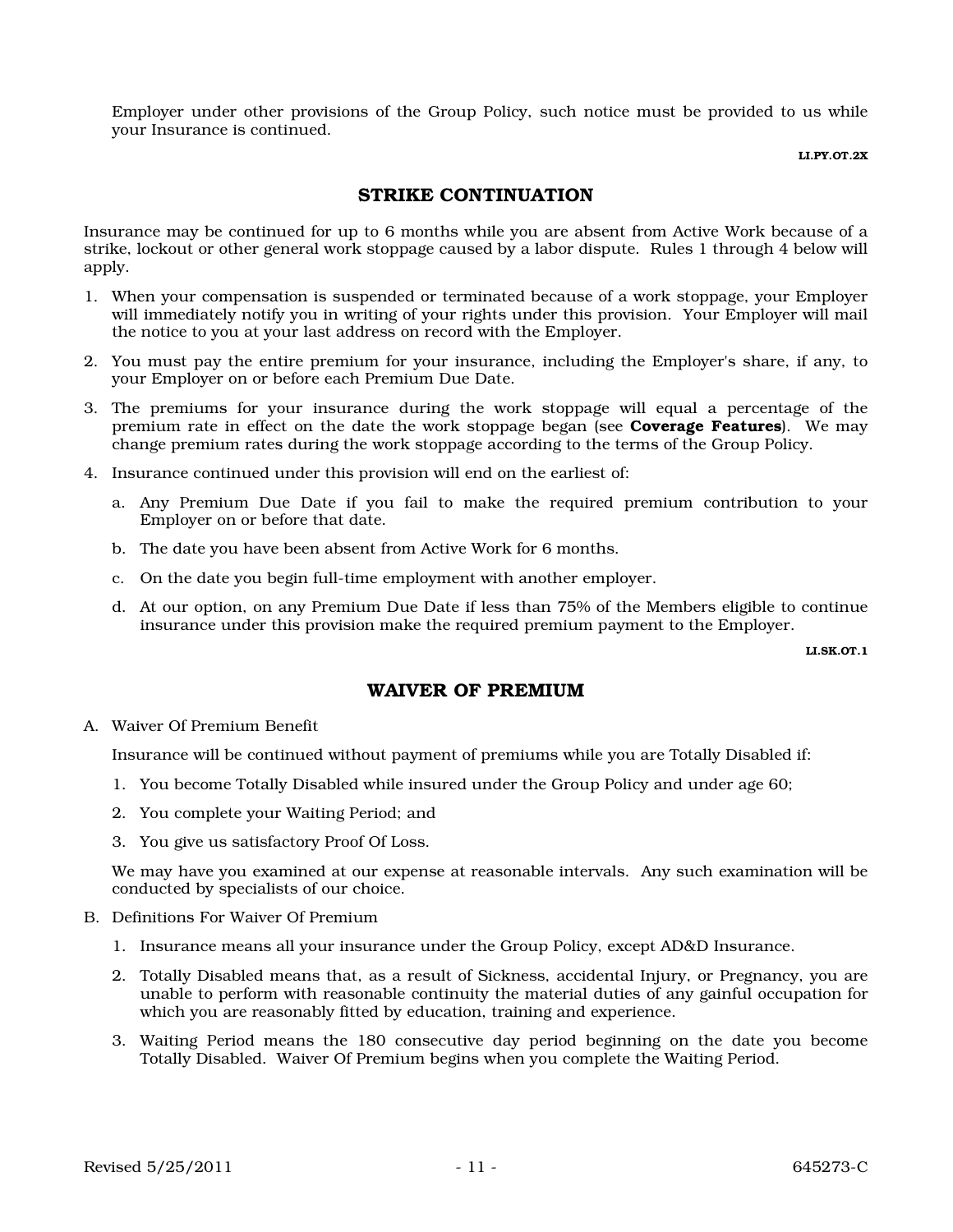### C. Premium Payment

Premium payment must continue until the later of:

- 1. The date you complete your Waiting Period; and
- 2. The date we approve your claim for Waiver Of Premium.
- D. Refund Of Premiums

We will refund up to 12 months of the premiums that were paid for Insurance after the date you become Totally Disabled.

E. Amount Of Insurance

The amount of Insurance eligible for Waiver Of Premium is the amount in effect on the day before you become Totally Disabled. However, the following will apply:

- 1. Insurance will be reduced or terminated according to the Group Policy provisions in effect on the day before you become Totally Disabled.
- 2. If you become insured under a group life insurance plan that replaces the Group Policy while you are eligible for Waiver Of Premium, any death benefit payable under the Group Policy will be reduced by the amount payable under the replacement group life insurance plan.
- 3. If you receive an Accelerated Benefit, Insurance will be reduced according to the Accelerated Benefit provision.
- F. Effect Of Death During The Waiting Period

If you die during the Waiting Period and are otherwise eligible for Waiver Of Premium, the Waiting Period will be waived.

G. Termination Or Amendment Of The Group Policy

Insurance will not be affected by termination or amendment of the Group Policy after you become Totally Disabled.

H. When Waiver Of Premium Ends

Waiver Of Premium ends on the earliest of:

- 1. The date you cease to be Totally Disabled;
- 2. 90 days after the date we mail you a request for additional Proof Of Loss, if it is not given;
- 3. The date you fail to attend an examination or cooperate with the examiner;
- 4. With respect to the amount of Insurance which an insured has converted, the effective date of the individual life insurance policy issued to the insured; and
- 5. The date you reach age 65.

(ELIG 60\_TERMS 65) LI.WP.OT.2X

# ACCELERATED BENEFIT

A. Accelerated Benefit

If you give us satisfactory proof of having a Qualifying Medical Condition while you are insured under the Group Policy, you may have the right to receive during your lifetime a portion of your Insurance as an Accelerated Benefit. You must have at least \$10,000 of Insurance in effect to be eligible.

If your Insurance is scheduled to end within 24 months following the date you apply for the Accelerated Benefit, you will not be eligible for the Accelerated Benefit.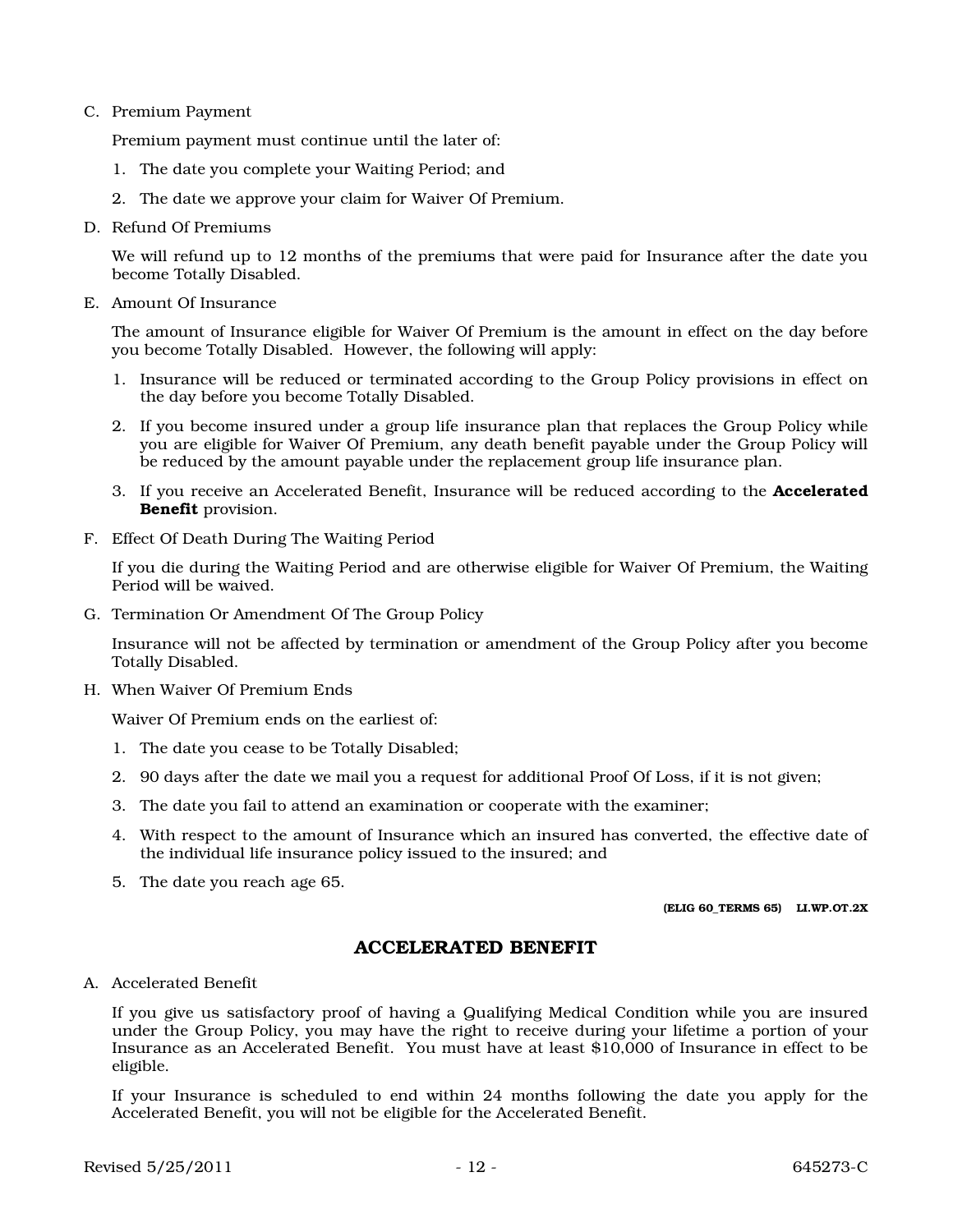Qualifying Medical Condition means you are terminally ill as a result of an illness or physical condition which is reasonably expected to result in death within 24 months.

We may have you examined at our expense in connection with your claim for an Accelerated Benefit. Any such examination will be conducted by one or more Physicians of our choice.

B. Application For Accelerated Benefit

You must apply for an Accelerated Benefit. The Member must apply on behalf of a Child. To apply you must give us satisfactory Proof Of Loss on our forms. Proof Of Loss must include a statement from a Physician that you have a Qualifying Medical Condition.

C. Amount Of Accelerated Benefit

You may receive an Accelerated Benefit of up to 75% of your Insurance. The maximum Accelerated Benefit is \$500,000. The minimum Accelerated Benefit is \$5,000 or 10% of your Insurance, whichever is greater.

If the amount of your Insurance is scheduled to reduce within 24 months following the date you apply for the Accelerated Benefit, your Accelerated Benefit will be based on the reduced amount.

The Accelerated Benefit will be paid to you once in your lifetime in a lump sum. If you recover from your Qualifying Medical Condition after receiving an Accelerated Benefit, we will not ask you for a refund.

D. Effect On Insurance And Other Benefits

For any purpose other than premium payment, the amount of your Insurance after payment of the Accelerated Benefit will be the greater of the amounts in (1) and (2) below; however, if you assign your rights under the Group Policy, the amount of your Insurance will be the amount in (2) below.

- (1) 10% of the amount of your Insurance as if no Accelerated Benefit had been paid; or
- (2) The amount of your Insurance as if no Accelerated Benefit had been paid; minus

The amount of the Accelerated Benefit; minus

An interest charge calculated as follows:

A times B times C divided by 365 = interest charge.

- A = The amount of the Accelerated Benefit.
- B = The monthly average of our variable policy loan interest rate.
- C = The number of days from payment of the Accelerated Benefit to the earlier of (1) the date you die, and (2) the date you have a Right To Convert.

The amount of your AD&D Insurance, if any, is not affected by payment of the Accelerated Benefit. AD&D is not continued under Waiver Of Premium.

Note: If you assign your rights under the Group Policy, the amount of your Insurance after payment of the Accelerated Benefit will be the amount in (2) above.

E. Exclusions

No Accelerated Benefit will be paid if:

- 1. All or part of your Insurance must be paid to your Child(ren), or your Spouse or former Spouse as part of a court approved divorce decree, separate maintenance agreement, or property settlement agreement.
- 2. You are married and live in a community property state unless you give us a signed written consent from your Spouse.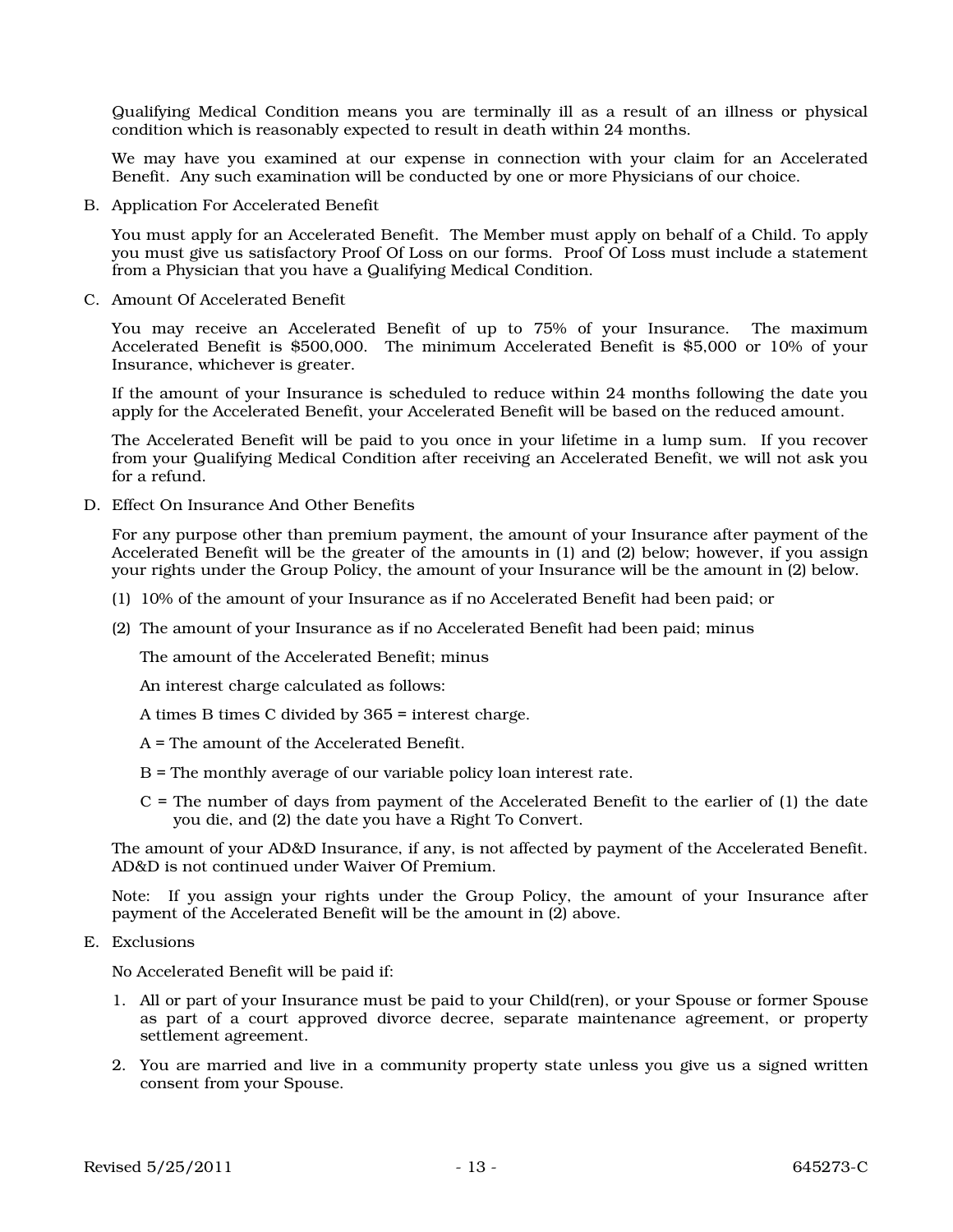- 3. You have made an assignment of all or part of your Insurance unless you give us a signed written consent from the assignee.
- 4. You have filed for bankruptcy, unless you give us written approval from the Bankruptcy Court for payment of the Accelerated Benefit.
- 5. You are required by a government agency to use the Accelerated Benefit to apply for, receive, or continue a government benefit or entitlement.
- 6. You have previously received an Accelerated Benefit under the Group Policy.
- F. Definitions For Accelerated Benefit

Insurance means your Life Insurance and Dependents Life Insurance under the Group Policy.

You and your mean any person insured under the Group Policy.

G. Resolution Of Disputes Over A Qualifying Medical Condition

Pursuant to "The Washington Regulation on Accelerated Life Insurance Benefits" (WAC 284-26-600 through WAC 284-23-730), you may have the right to mediation or binding arbitration of any dispute over whether you have incurred a Qualifying Medical Condition.

LI.AB.WA.5X

### RIGHT TO CONVERT

A. Right To Convert

You may buy an individual policy of life insurance without Evidence Of Insurability if:

- 1. Your Insurance ends or is reduced due to a Qualifying Event; and
- 2. You apply in writing and pay us the first premium during the Conversion Period.

Except as limited under C. Limits On Right To Convert, the maximum amount you have a Right To Convert is the amount of your Insurance which ended.

- B. Definitions For Right To Convert
	- 1. Conversion Period means the 31-day period after the date of any Qualifying Event.
	- 2. Insurance means all your insurance under the Group Policy, including insurance continued under Waiver Of Premium, but excluding AD&D Insurance.
	- 3. Qualifying Event means termination or reduction of your Insurance for any reason except:
		- a. The Member's failure to make a required premium contribution.
		- b. Payment of an Accelerated Benefit.
	- 4. You and your mean any person insured under the Group Policy.
- C. Limits On Right To Convert

If your Insurance ends or is reduced because of termination or amendment of the Group Policy, 1 and 2 below will apply.

- 1. You may not convert Insurance which has been in effect for less than the Minimum Time Insured. See Coverage Features.
- 2. The maximum amount you have a Right To Convert is the lesser of:
	- a. The amount of your Insurance which ended, minus any other group life insurance for which you become eligible during the Conversion Period; and
	- b. The Maximum Conversion Amount. See Coverage Features.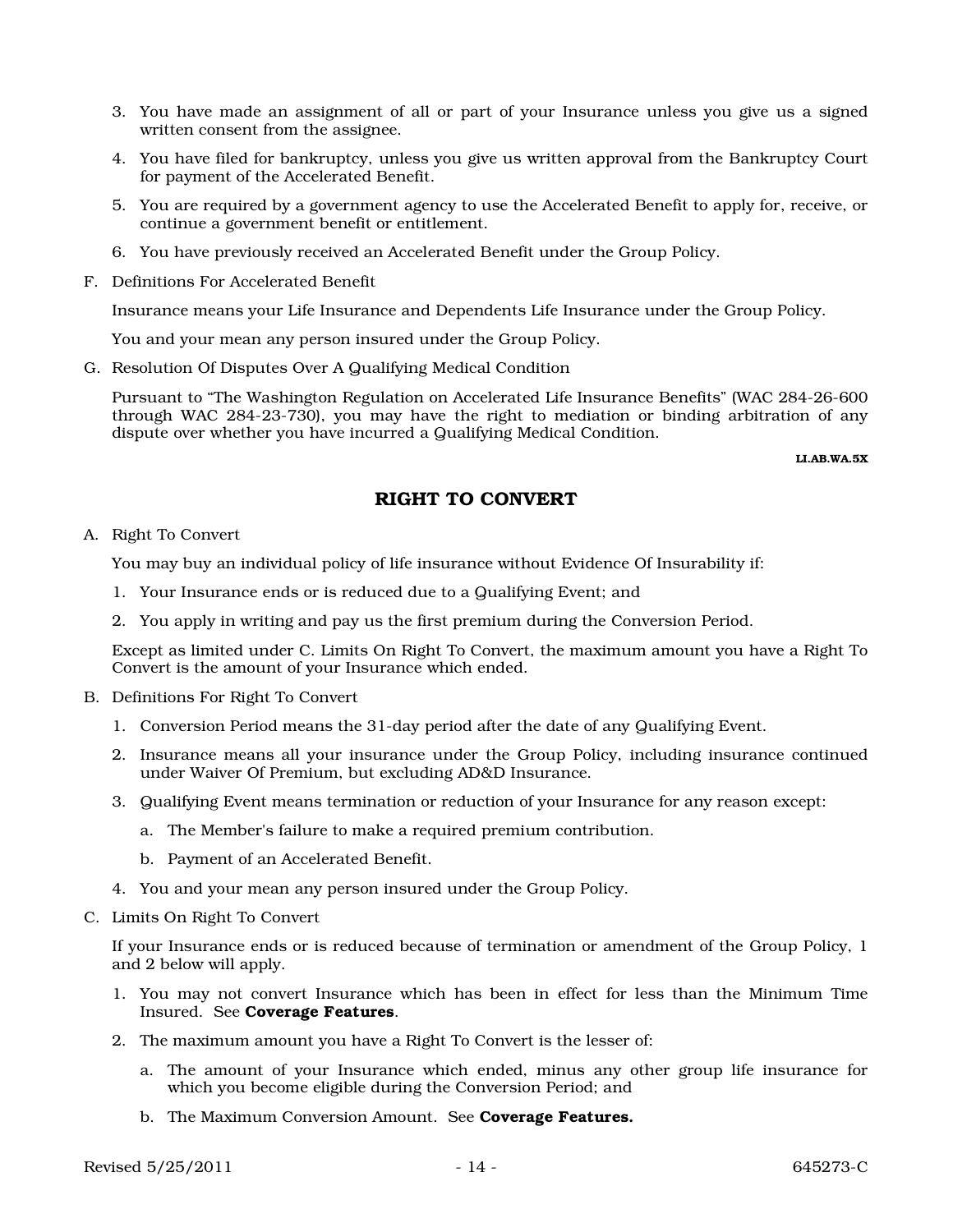### D. The Individual Policy

You may select any form of individual life insurance policy we issue to persons of your age, except:

- 1. A term insurance policy;
- 2. A universal life policy;
- 3. A policy with disability, accidental death, or other additional benefits; or
- 4. A policy in an amount less than the minimum amount we issue for the form of life insurance you select.

The individual policy of life insurance will become effective on the day after the end of the Conversion Period. We will use our published rates for standard risks to determine the premium.

The time periods contained in the incontestability provision of the individual policy of life insurance will be credited with the last continuous period you were insured under the Group Policy.

E. Death During The Conversion Period

If you die during the Conversion Period, we will pay a death benefit equal to the maximum amount you had a Right To Convert, whether or not you applied for an individual policy. The benefit will be paid according to the Benefit Payment And Beneficiary Provisions.

LI.RC.WA.1

### CLAIMS

A. Filing A Claim

Claims should be filed on our forms. If we do not provide our forms within 15 days after they are requested, the claim may be submitted in a letter to us.

B. Time Limits On Filing Proof Of Loss

Proof Of Loss must be provided within 90 days after the date of the loss. If that is not possible, it must be provided as soon as reasonably possible, but not later than one year after that 90-day period.

Proof Of Loss for Waiver Of Premium must be provided within 12 months after the end of the Waiting Period. We will require further Proof Of Loss at reasonable intervals, but not more often than once a year after you have been continuously Totally Disabled for two years.

If Proof Of Loss is filed outside these time limits, the claim will be denied. These limits will not apply while the Member or Beneficiary lacks legal capacity.

C. Proof Of Loss

Proof Of Loss means written proof that a loss occurred:

- 1. For which the Group Policy provides benefits;
- 2. Which is not subject to any exclusions; and
- 3. Which meets all other conditions for benefits.

Proof Of Loss includes any other information we may reasonably require in support of a claim. Proof Of Loss must be in writing and must be provided at the expense of the claimant. No benefits will be provided until we receive Proof Of Loss satisfactory to us.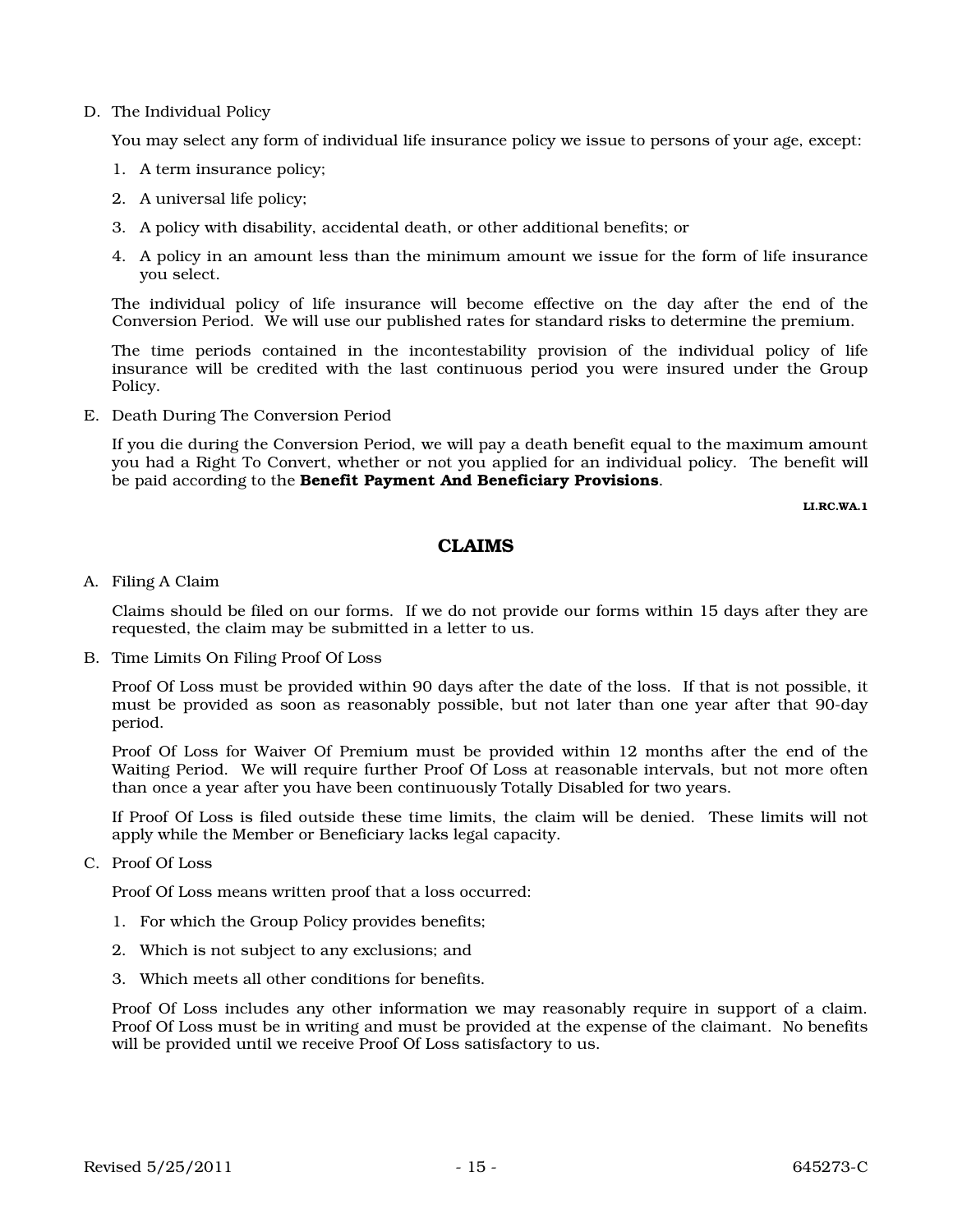### D. Investigation Of Claim

We may have you examined at our expense at reasonable intervals. Any such examination will be conducted by specialists of our choice.

We may have an autopsy performed at our expense, except where prohibited by law.

E. Time Of Payment

We will pay benefits within 60 days after Proof Of Loss is satisfied.

F. Notice Of Decision On Claim

We will evaluate a claim for benefits promptly after we receive it. With respect to all claims except Waiver Of Premium claims (or other benefits based on disability), within 90 days after we receive the claim we will send the claimant: (a) a written decision on the claim; or (b) a notice that we are extending the period to decide the claim for an additional 90 days.

With respect to Waiver Of Premium claims (or other benefits based on disability), within 45 days after we receive the claim we will send the claimant: (a) a written decision on the claim; or (b) a notice that we are extending the period to decide the claim for 30 days. Before the end of this extension period we will send the claimant: (a) a written decision on the Waiver Of Premium claim (or other benefits based on disability); or (b) a notice that we are extending the period to decide the claim for an additional 30 days. If an extension is due to the claimant's failure to provide information necessary to decide the Waiver Of Premium claim (or other benefits based on disability), the extended time period for deciding the claim will not begin until the claimant provides the information or otherwise responds.

If we extend the period to decide the claim, we will notify the claimant of the following: (a) the reasons for the extension; (b) when we expect to decide the claim; (c) an explanation of the standards on which entitlement to benefits is based; (d) the unresolved issues preventing a decision; and (e) any additional information we need to resolve those issues.

If we request additional information, the claimant will have 45 days to provide the information. If the claimant does not provide the requested information within 45 days, we may decide the claim based on the information we have received.

If we deny any part of the claim, we will send the claimant a written notice of denial containing:

- 1. The reasons for our decision.
- 2. Reference to the parts of the Group Policy on which our decision is based.
- 3. A description of any additional information needed to support the claim.
- 4. Information concerning the claimant's right to a review of our decision.
- G. Review Procedure

If all or part of a claim is denied, the claimant may request a review. The claimant must request a review in writing:

- 1. Within 180 days after receiving notice of the denial of a claim for Waiver Of Premium (or other benefits based on disability);
- 2. Within 60 days after receiving notice of the denial of any other claim.

The claimant may send us written comments or other items to support the claim. The claimant may review and receive copies of any non-privileged information that is relevant to the request for review. There will be no charge for such copies. Our review will include any written comments or other items the claimant submits to support the claim.

We will review the claim promptly after we receive the request. With respect to all claims except Waiver Of Premium claims (or other benefits based on disability), within 60 days after we receive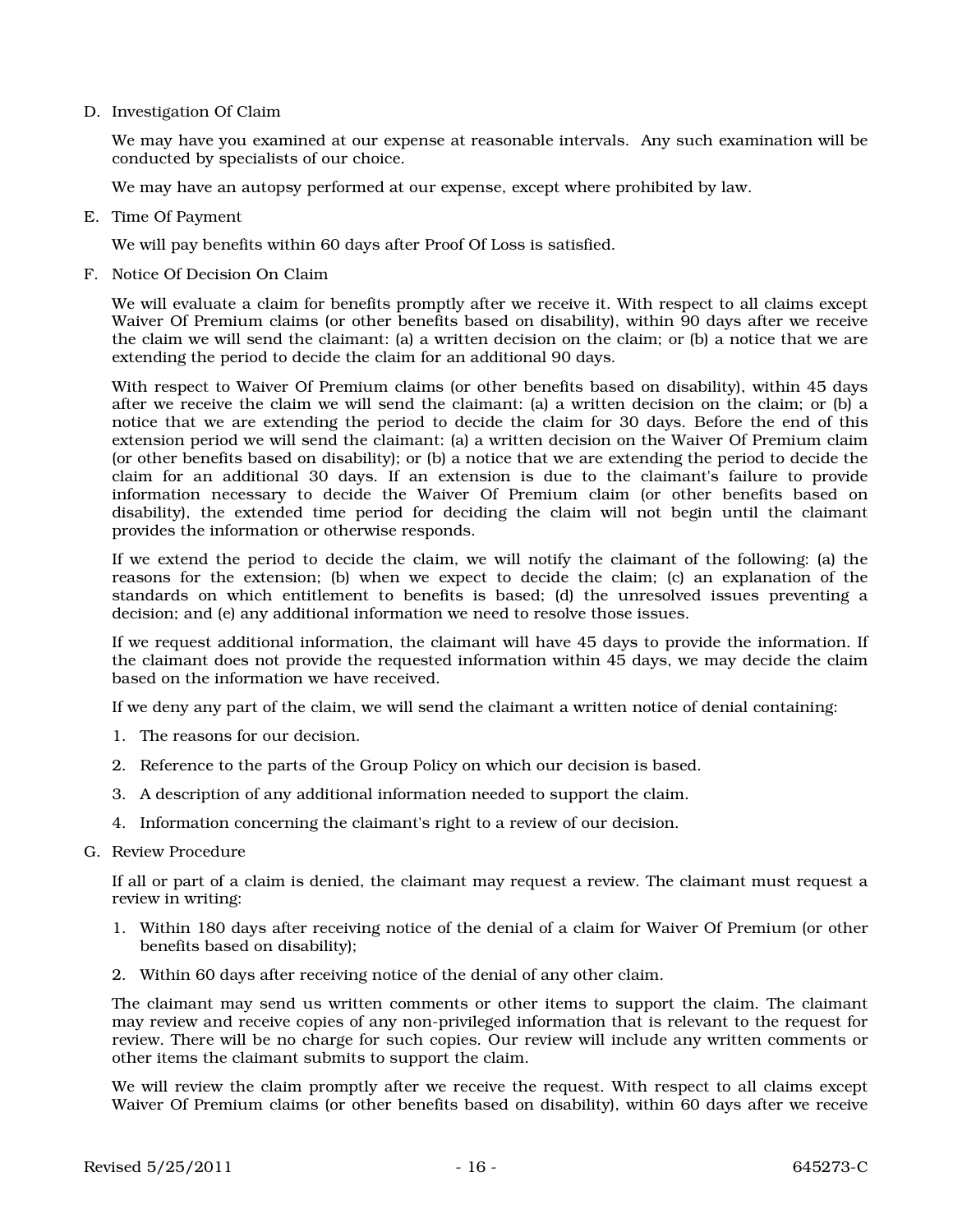the request for review we will send the claimant: (a) a written decision on review; or (b) a notice that we are extending the review period for 60 days.

With respect to Waiver Of Premium claims (or other benefits based on disability), within 45 days after we receive the request for review we will send the claimant: (a) a written decision on review; or (b) a notice that we are extending the review period for 45 days.

If an extension is due to the claimant's failure to provide information necessary to decide the claim on review, the extended time period for review of the claim will not begin until the claimant provides the information or otherwise responds.

If we extend the review period, we will notify the claimant of the following: (a) the reasons for the extension; (b) when we expect to decide the claim on review; and (c) any additional information we need to decide the claim.

If we request additional information, the claimant will have 45 days to provide the information. If the claimant does not provide the requested information within 45 days, we may conclude our review of the claim based on the information we have received.

With respect to Waiver Of Premium claims (or other benefits based on disability), the person conducting the review will be someone other than the person who denied the claim and will not be subordinate to that person. The person conducting the review will not give deference to the initial denial decision. If the denial was based on a medical judgement, the person conducting the review will consult with a qualified health care professional. This health care professional will be someone other than the person who made the original medical judgement and will not be subordinate to that person. The claimant may request the names of medical or vocational experts who provided advice to us about a claim for Waiver Of Premium (or other benefits based on disability).

If we deny any part of the claim on review, the claimant will receive a written notice of denial containing:

- 1. The reasons for our decision.
- 2. Reference to the parts of the Group Policy on which our decision is based.
- 3. Information concerning the claimant's right to receive, free of charge, copies of non-privileged documents and records relevant to the claim.

(2ND REV PUB WRDG\_NEW WOP WRDG) LI.CL.OT.5

# BENEFIT PAYMENT AND BENEFICIARY PROVISIONS

- A. Payment Of Benefits
	- 1. Except as provided in item 5 below, benefits payable because of your death will be paid to the Beneficiary you name. See B through E of this section.
	- 2. AD&D Insurance benefits payable for Losses other than Loss of life will be paid to the person who suffers the Loss for which benefits are payable. Any such benefits remaining unpaid at that person's death will be paid according to the provisions for payment of a death benefit.
	- 3. The benefits below will be paid to you if you are living.
		- a. AD&D Insurance benefits payable because of the death of your Dependent.
		- b. Dependents Life Insurance benefits.
		- c. Accelerated Benefits.
	- 4. Dependents Life Insurance benefits and AD&D Insurance benefits payable because of the death of your Dependent which are unpaid at your death will be paid in equal shares to the first surviving class of the classes below.
		- a. The children of the Dependent.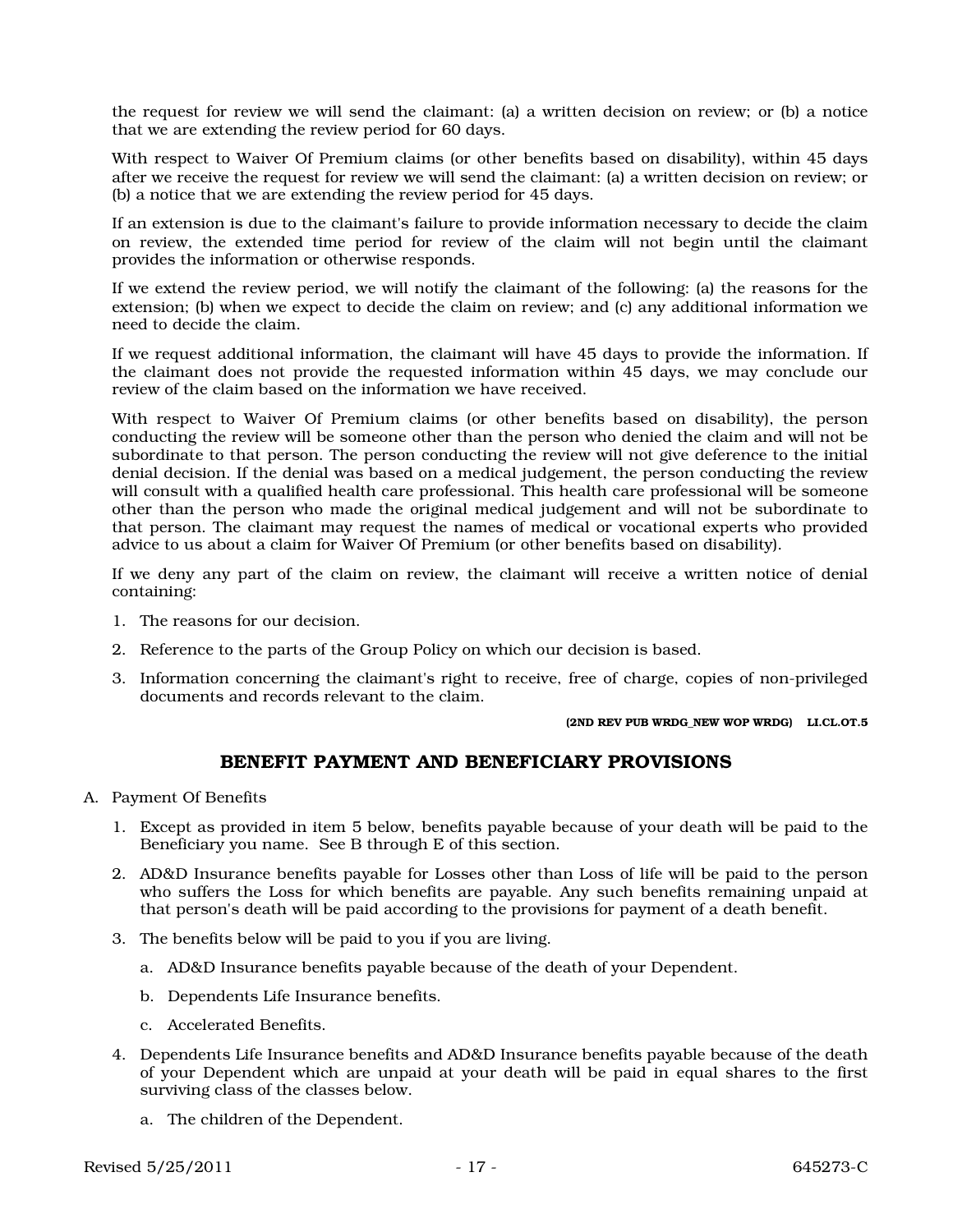- b. The parents of the Dependent.
- c. The brothers and sisters of the Dependent.
- d. Your estate.
- 5. Additional Benefits will be paid as follows:

The Repatriation Benefit will be paid to the person who incurs the transportation expenses.

B. Naming A Beneficiary

Beneficiary means a person you name to receive death benefits. You may name one or more Beneficiaries.

If you name two or more Beneficiaries in a class:

- 1. Two or more surviving Beneficiaries will share equally, unless you provide for unequal shares.
- 2. If you provide for unequal shares in a class, and two or more Beneficiaries in that class survive, we will pay each surviving Beneficiary his or her designated share. Unless you provide otherwise, we will then pay the share(s) otherwise due to any deceased Beneficiary(ies) to the surviving Beneficiaries pro rata based on the relationship that the designated percentage or fractional share of each surviving Beneficiary bears to the total shares of all surviving Beneficiaries.
- 3. If only one Beneficiary in a class survives, we will pay the total death benefits to that Beneficiary.

You may name or change Beneficiaries at any time without the consent of a Beneficiary.

Your Beneficiary designation must be the same for Life Insurance and AD&D Insurance death benefits.

You must name or change Beneficiary in writing. Writing includes a form signed by you or a verification from the Policyholder or Employer of an electronic or telephonic designation made by you.

Your designation:

- 1. Must be dated;
- 2. Must be delivered to the Policyholder or Employer during your lifetime;
- 3. Must relate to the insurance provided under the Group Policy; and
- 4. Will take effect on the date it is delivered to the Policyholder or Employer.

If we approve it, a designation, which meets the requirements of a Prior Plan will be accepted as your Beneficiary designation under the Group Policy.

C. Simultaneous Death Provision

If a Beneficiary or a person in one of the classes listed in item D. No Surviving Beneficiary dies on the same day you die, or within 15 days thereafter, benefits will be paid as if that Beneficiary or person had died before you, unless Proof Of Loss with respect to your death is delivered to us before the date of the Beneficiary's death.

D. No Surviving Beneficiary

If you do not name a Beneficiary, or if you are not survived by one, benefits will be paid in equal shares to the first surviving class of the classes below.

- 1. Your Spouse. (See Definitions)
- 2. Your children.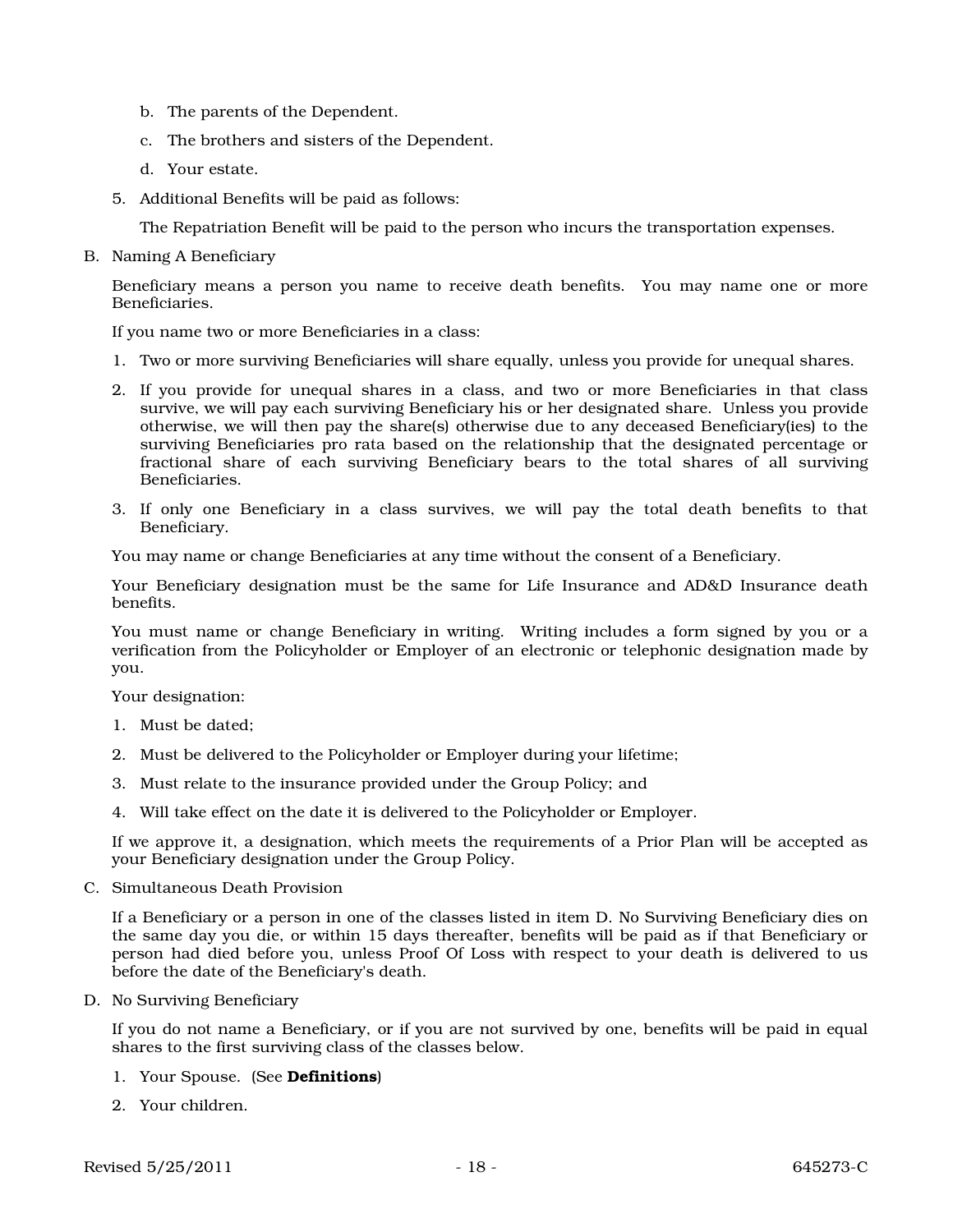- 3. Your parents.
- 4. Your brothers and sisters.
- 5. Your estate.
- E. Methods Of Payment

Recipient means a person who is entitled to benefits under this **Benefit Payment and Beneficiary** Provisions section.

1. Lump Sum

If the amount payable to a Recipient is less than \$25,000, we will pay it in a lump sum.

2. Standard Secure Access Checking Account

If the amount payable to a Recipient is \$25,000, or more, we will deposit it into a Standard Secure Access checking account which:

- a. Bears interest;
- b. Is owned by the Recipient;
- c. Is subject to the terms and conditions of a confirmation certificate which will be given to the Recipient; and
- d. Is fully guaranteed by us.
- 3. Installments

Payment to a Recipient may be made in installments if:

- a. The amount payable is \$25,000 or more;
- b. The Recipient chooses; and
- c. We agree.

To the extent permitted by law, the amount payable to the Recipient will not be subject to any legal process or to the claims of any creditor or creditor's representative.

(NO FB\_REPAT\_ELECT/TEL DESIG\_WITH DEF SP\_25K SSA LUMP INSTALL\_SPOUSE DEF TERM) LI.BB.OT.6X

# ALLOCATION OF AUTHORITY

Except for those functions which the Group Policy specifically reserves to the Policyholder, we have full and exclusive authority to control and manage the Group Policy, to administer claims, and to interpret the Group Policy and resolve all questions arising in the administration, interpretation, and application of the Group Policy.

Our authority includes, but is not limited to:

- 1. The right to resolve all matters when a review has been requested;
- 2. The right to establish and enforce rules and procedures for the administration of the Group Policy and any claim under it;
- 3. The right to determine:
	- a. Eligibility for insurance;
	- b. Entitlement to benefits;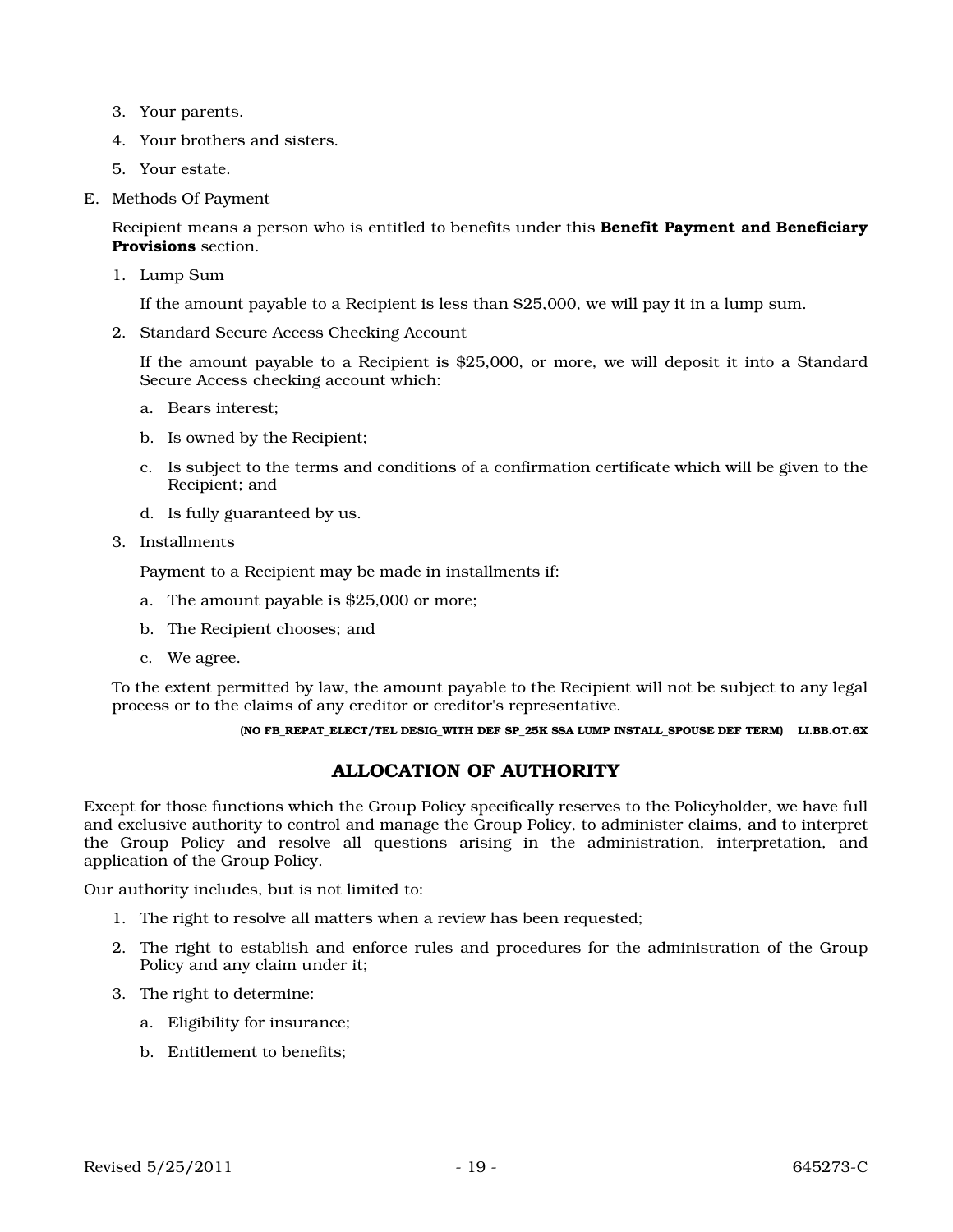- c. Amount of benefits payable;
- d. Sufficiency and the amount of information we may reasonably require to determine a., b., or c., above.

Subject to the review procedures of the Group Policy any decision we make in the exercise of our authority is conclusive and binding.

LI.AL.OT.1

# TIME LIMITS ON LEGAL ACTIONS

No action at law or in equity may be brought until 60 days after we have been given Proof Of Loss. No such action may be brought more than three years after the earlier of:

- 1. The date we receive Proof Of Loss; and
- 2. The time within which Proof Of Loss is required to be given.

LI.TL.OT.1

# INCONTESTABILITY PROVISIONS

A. Incontestability Of Insurance

Any statement made to obtain or to increase insurance is a representation and not a warranty.

No misrepresentation will be used to reduce or deny a claim unless:

- 1. The insurance would not have been approved if we had known the truth; and
- 2. We have given you or any other person claiming benefits a copy of the signed written instrument which contains the misrepresentation.

We will not use a misrepresentation to reduce or deny a claim after the insured's insurance has been in effect for two years during the lifetime of the insured.

B. Incontestability Of Group Policy

Any statement made by the Policyholder or Employer to obtain the Group Policy is a representation and not a warranty.

No misrepresentation by the Policyholder or Employer will be used to deny a claim or to deny the validity of the Group Policy unless:

- 1. The Group Policy would not have been issued if we had known the truth; and
- 2. We have given the Policyholder or Employer a copy of a written instrument signed by the Policyholder or Employer which contains the misrepresentation.

The validity of the Group Policy will not be contested after it has been in force for two years, except for nonpayment of premiums.

LI.IN.OT.2

# CLERICAL ERROR AND MISSTATEMENT

A. Clerical Error

Clerical error by the Policyholder, your Employer, or their respective employees or representatives will not:

- 1. Cause a person to become insured;
- 2. Invalidate insurance under the Group Policy otherwise validly in force; or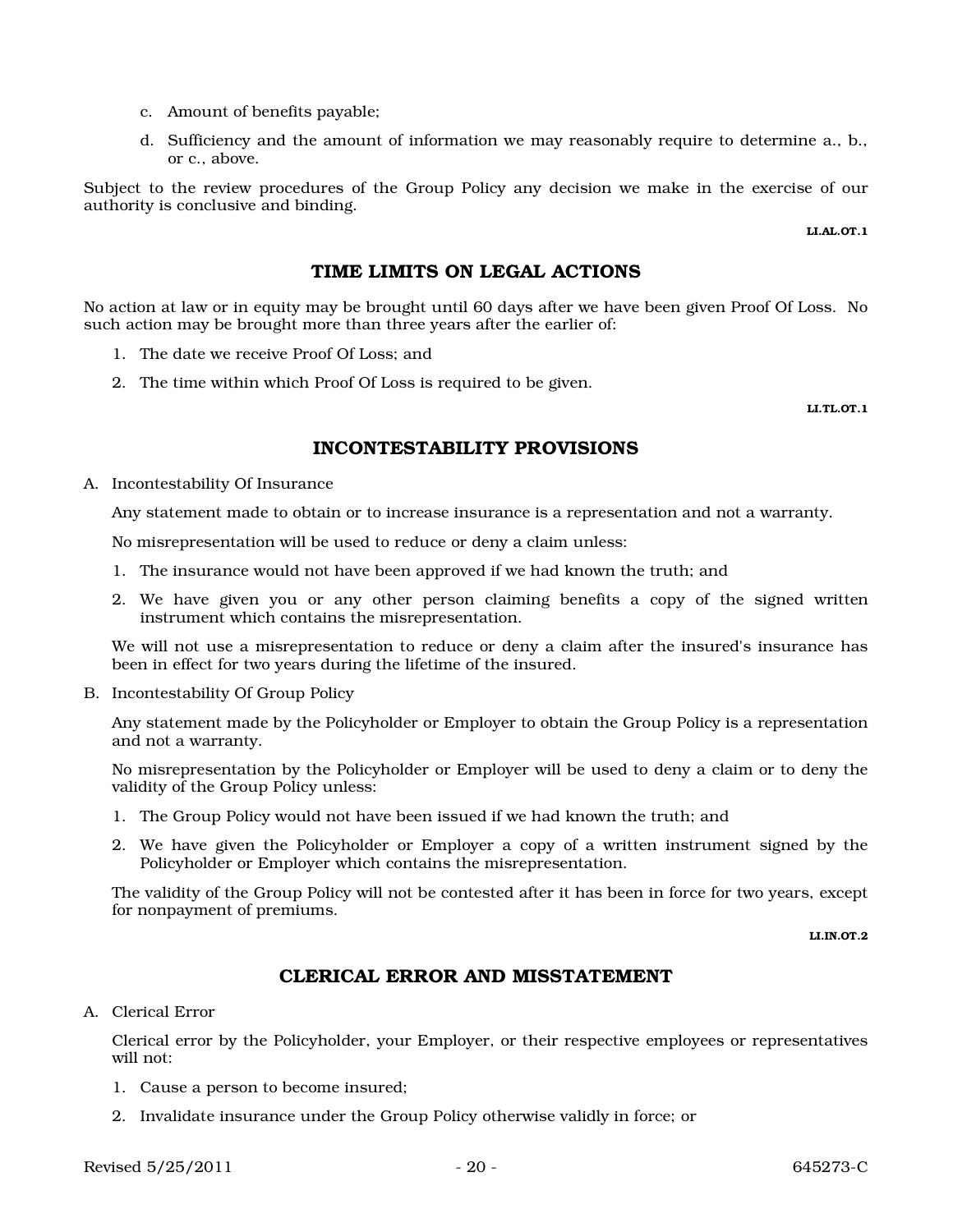- 3. Continue insurance under the Group Policy otherwise validly terminated.
- B. The Policyholder and your Employer act on their own behalf as your agent, and not as our agent.
- C. Misstatement Of Age

If a person's age has been misstated, we will make an equitable adjustment of premiums, benefits, or both. The adjustment will be based on:

- 1. The amount of insurance based on the correct age; and
- 2. The difference between the premiums paid and the premiums which would have been paid if the age had been correctly stated.

LI.CE.OT.2

# TERMINATION OR AMENDMENT OF THE GROUP POLICY

The Group Policy may be terminated by us or the Policyholder according to its terms. It will terminate automatically for nonpayment of premium. The Policyholder may terminate the Group Policy in whole, and may terminate insurance for any class or group of Members, at any time by giving us written notice.

Benefits under the Group Policy are limited to its terms, including any valid amendment. No change or amendment will be valid unless it is approved in writing by one of our executive officers and given to the Policyholder for attachment to the Group Policy. If the terms of the Certificate differ from the Group Policy, the terms stated in the Group Policy will govern. The Policyholder, your Employer, and their respective employees or representatives have no right or authority to change or amend the Group Policy or to waive any of its terms or provisions without our signed written approval.

We may change the Group Policy in whole or in part when any change or clarification in law or governmental regulation affects our obligations under the Group Policy, or with the Policyholder's consent.

Any such change or amendment of the Group Policy may apply to current or future Members or to any separate classes or groups thereof.

LI.TA.OT.1

# DEFINITIONS

AD&D Insurance means accidental death and dismemberment insurance, if any, under the Group Policy.

Annual Earnings means your annual rate of earnings from your Employer. Your Annual Earnings will be based on your earnings in effect on your last full day of Active Work unless a different date applies (see the Coverage Features). Annual Earnings includes:

- 1. Contributions you make through a salary reduction agreement with your Employer to:
	- a. An Internal Revenue Code (IRC) Section 401(k), 403(b), 408(k), or 457 deferred compensation arrangement; or
	- b. An executive nonqualified deferred compensation arrangement.
- 2. Shift differential pay.
- 3. Amounts contributed to your fringe benefits according to a salary reduction agreement under an IRC Section 125 plan.

Annual Earnings does not include:

1. Bonuses.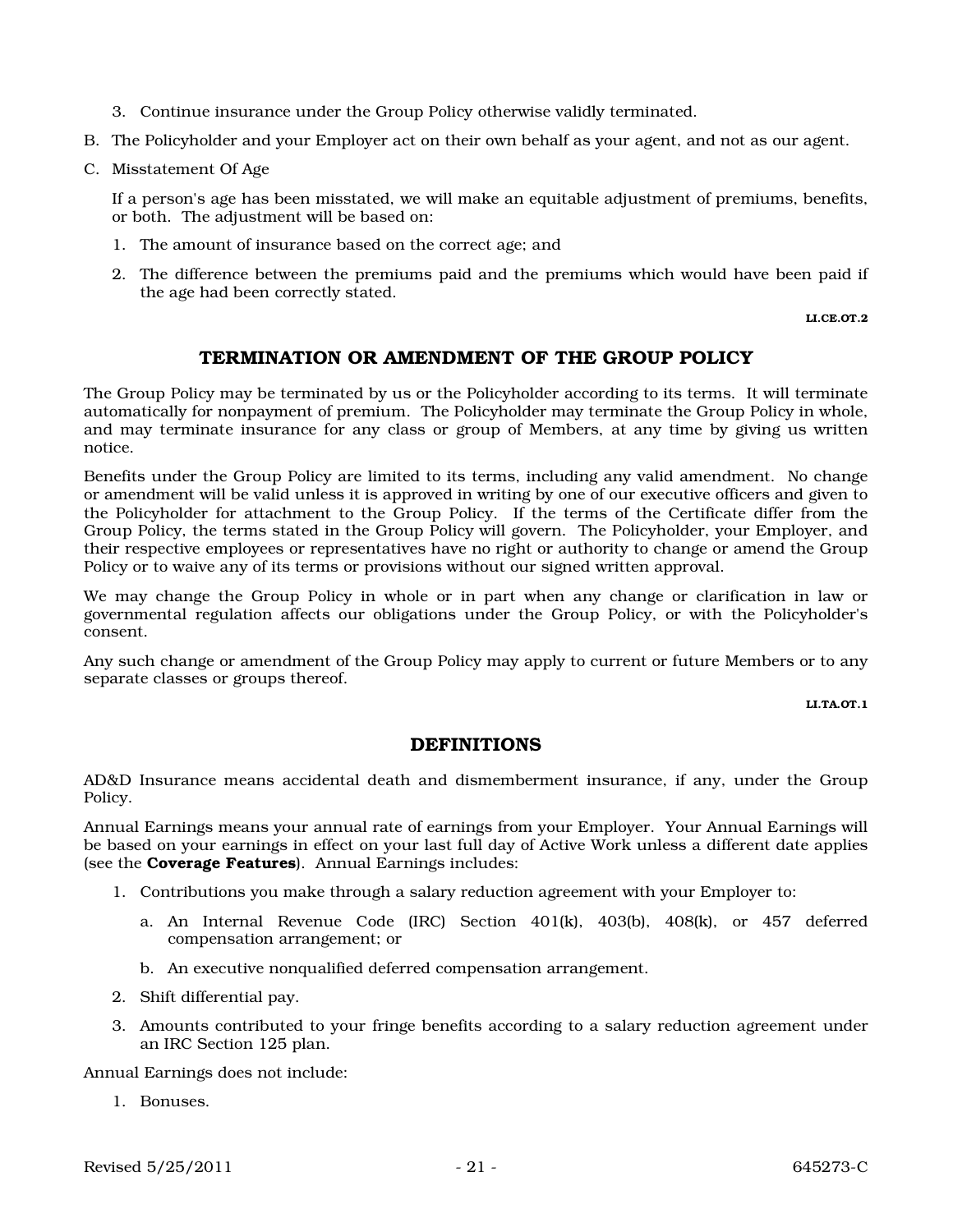- 2. Commissions.
- 3. Overtime pay.
- 4. Stock options or stock bonuses.
- 5. Your Employer's contributions on your behalf to any deferred compensation arrangement or pension plan.
- 6. Any other extra compensation.

### Child means:

- 1. Your child from live birth through age 25; or
- 2. Your child who meets either of the following requirements:
	- a. The child is insured under the Group Policy and, on and after the date on which insurance would otherwise end because of the Child's age, is continuously Disabled.
	- b. The child was insured under the Prior Plan on the day before the effective date of your Employer's coverage under the Group Policy and was Disabled on that day, and is continuously Disabled thereafter.

Child includes any of the following, if they otherwise meet the definition of Child:

- i. Your adopted child or a child who has been physically placed in your home by a licensed placement agency for the purpose of adoption; or
- ii. Your stepchild, foster child, and the child of your Spouse, if living in your home.

Your child is Disabled if your child is:

- 1. Continuously incapable of self-sustaining employment because of mental retardation or physical handicap; and
- 2. Chiefly dependent upon you for support and maintenance, or institutionalized because of mental retardation or physical handicap.

You must give us proof your Child is Disabled on our forms within 31 days after a) the date on which insurance would otherwise end because of the Child's age or b) the effective date of your Employer's coverage under the Group Policy if your child is Disabled on that date. At reasonable intervals thereafter, we may require further proof, and have your Child examined at our expense.

Contributory means you pay all or part of the premium for insurance.

Dependents Life Insurance means dependents life insurance, if any, under the Group Policy.

Eligibility Waiting Period means the period you must be a Member before you become eligible for insurance. See Coverage Features.

Evidence Of Insurability means an applicant must:

- 1. Complete and sign our medical history statement;
- 2. Sign our form authorizing us to obtain information about the applicant's health;
- 3. Undergo a physical examination, if required by us, which may include blood testing; and
- 4. Provide any additional information about the applicant's insurability that we may reasonably require.

Group Policy means the group life insurance policy issued by us to the Policyholder and identified by the Group Policy Number.

Injury means an injury to your body.